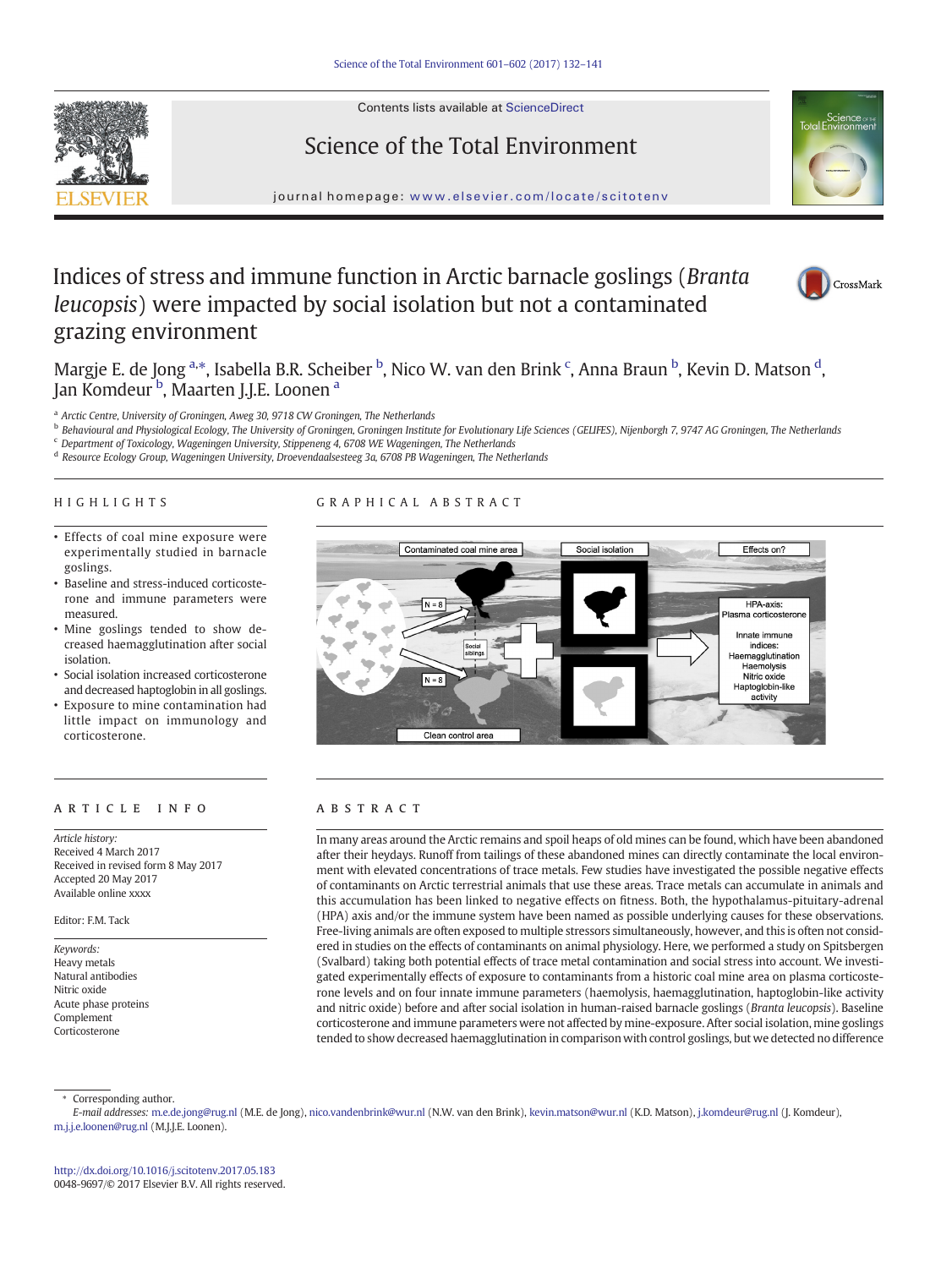in the other measures. Social isolation increased corticosterone and decreased haptoglobin-like activity in all goslings. Immunology and corticosterone levels of barnacle goslings thus seem unaffected, at least on the short term, by Arctic coal mining contamination.

© 2017 Elsevier B.V. All rights reserved.

# 1. Introduction

The Arctic is commonly considered as an untouched wilderness due to its remoteness. However, for many areas, such as Spitsbergen (Svalbard, 79°N/12°E), this is historically incorrect [\(Kruse, 2016](#page-8-0)). Here, the commercial exploitation of natural resources has taken place for four centuries and coal mining has been the main industry since 1904 [\(Avango et al., 2011; Kruse, 2013](#page-7-0)). After coal prices declined on the world market in the 1920′s, many mines were abandoned with only a few active ones remaining [\(Hacquebord and Avango, 2009](#page-8-0)). Abandoned mines can still be a source of environmental contamination, even though they closed down decades ago [\(Amuno et al., 2016; Perner](#page-7-0) [et al., 2010\)](#page-7-0). Runoff from tailings of abandoned Arctic coal mines may contaminate the local environment through the generation of acid mine drainage, which can contain trace metals and other contaminants [\(Søndergaard et al., 2007; Sullivan and Yelton, 1988\)](#page-9-0). In the coal mining town of Pyramiden on Spitsbergen, which was abandoned in 1998, sites inside the town were shown to be contaminated with cadmium and molybdenum. Furthermore, a site near an abandoned coal dump remains contaminated with mercury, copper and cobalt [\(Krajcarová et](#page-8-0) [al., 2016\)](#page-8-0). There have been very few studies on the possible negative effects of contaminants on terrestrial mammals and birds that inhabit such contaminated areas in the Arctic. One study by [Amuno et al.](#page-7-0) [\(2016\)](#page-7-0) compared the accumulation of trace metals and histopathological alterations in Arctic hares (Lepus arcticus) living close to a former lead-zinc mine and those inhabiting an area further away. They discovered that hares inhabiting the mining area accumulated more lead and cadmium in their liver, which however did not correlate with increased lesions in liver or kidneys.

In many animal species, trace metals can accumulate and have been linked to negative effects on fitness (e.g. birds: [Brasso and](#page-7-0) [Cristol, 2008;](#page-7-0) insects: Moroń [et al., 2014;](#page-8-0) invertebrates: [Notten et](#page-8-0) [al., 2006\)](#page-8-0). In birds, fitness effects of trace metals have been linked to negative effects on physiological mechanisms, such as the hypothalamus-pituitary-adrenal (HPA) axis and/or the immune system (e.g. [Bichet et al., 2013; Hallinger et al., 2011](#page-7-0)). The HPA axis is one of the two major stress response systems in vertebrates, which are turned on to restore homeostasis after unpredictable environmental events. By doing so, it integrates behavioural and physiological responses to help the individual to survive and cope with this acute allostatic overload in the short-term (Wingfi[eld, 2013; Wing](#page-9-0)field [and Kitaysky, 2002](#page-9-0)). When the HPA axis is activated for a prolonged period of time, chronically elevated levels of glucocorticoids (e.g. corticosterone as the main glucocorticoid in birds) influence e.g. growth, metabolism, immune function, neurobiological functions and reproductive physiology ([Sapolsky et al., 2000](#page-9-0)). Trace metals not only dysregulate adrenocortical function ([Franceschini et al.,](#page-8-0) [2009](#page-8-0)), they may also modulate mechanisms of immune cell regulation, which, in turn, enhances or suppresses either the innate and/ or acquired immune system ([Krocova et al., 2000; Lawrence and](#page-8-0) [McCabe, 2002\)](#page-8-0). Immune suppression can affect fitness negatively, as the immune system is vital in protecting the organism against parasites and pathogens [\(Norris and Evans, 2000; Sheldon and Verhulst,](#page-8-0) [1996](#page-8-0)). On the other hand, unnecessary stimulation of the immune system can be damaging to an organism, as mounting an immune response is costly [\(Verhulst et al., 2005](#page-9-0)) and may eventually lead to hypersensitivity and autoimmune diseases [\(Schiraldi and Monestier,](#page-9-0) [2009; Schwenk et al., 2009](#page-9-0)).

Deleterious effects of trace metal contamination are thought to be more pronounced in young, developing animals [\(Scheuhammer, 1987;](#page-9-0) [Varian-Ramos et al., 2014\)](#page-9-0). During this life stage, the HPA axis and the immune system are still developing [\(Fair and Ricklefs, 2002; Wada et](#page-8-0) [al., 2009b\)](#page-8-0). Disturbances during development can have acute effects and/or can lead to long-lasting fitness effects ([Gebhardt-Henrich and](#page-8-0) [Richner, 1998; Lindström, 1999\)](#page-8-0).

Physiological effects of contaminants have been studied mostly by investigating effects of single contaminants on captive animals or in descriptive field studies by comparing animals from contaminated and clean areas (e.g. [Amuno et al., 2016; Lewis et al., 2013; Vermeulen et](#page-7-0) [al., 2014\)](#page-7-0). To our knowledge, only one experimental field study has investigated the effects of trace metals in a terrestrial system. In this experiment, free-living great tit nestlings (Parus major) were experimentally dosed with a single contaminant (lead) and effects were assessed on physiological biomarkers, growth, plumage coloration and survival [\(Eeva et al., 2014](#page-8-0)). However, the results of experimental studies on single contaminants in free-living or captive animals do not always match with descriptive field studies that compare animals in exposed and nonexposed areas [\(Caudill et al., 2015; Eeva et al., 2009; Eeva and](#page-8-0) [Lehikoinen, 1996\)](#page-8-0). One reason for this may be that contaminated areas harbour a mix of different contaminants to which animals are exposed [\(Yang, 1994\)](#page-9-0). These mixtures can have additive, synergistic, or antagonistic effects [\(Boyd, 2010; Vijver et al., 2011\)](#page-7-0). Furthermore, contaminants may not be available for uptake due to e.g. soil properties [\(van den Brink et al., 2010](#page-7-0)). While studies into the negative effects of single contaminants on captive or free-living animals provide an important insight, they are not able to capture the complexity associated with the exposure of free-living animals to contaminated areas ([Fair and](#page-8-0) [Ricklefs, 2002](#page-8-0)). Descriptive field studies comparing exposed and nonexposed areas can, on the other hand, not be used as a test of causality. At the moment, experimental work, in which animals are exposed to contaminated and non-contaminated areas, is scarce.

Another point, which is often not considered in studies on the effect of contaminants on animal physiology, is that free-living animals in their natural environment are exposed to multiple stressors simultaneously (e.g. food shortage, cold exposure, social stress, immune challenges; [Caudill et al., 2015; Fair and Ricklefs, 2002; Varian-Ramos et](#page-8-0) [al., 2014](#page-8-0)). Animals, which are concurrently exposed to contaminants and other major stressors, might be more affected than when they are exposed to few stressors. Therefore, knowledge on such interactions is crucial [\(Baos et al., 2006; Fair and Ricklefs, 2002; Munns, 2006](#page-7-0)). In social species, such as geese, social isolation is an ecologically relevant and potent stressor [\(Hawkley et al., 2012; Kralj-Fi](#page-8-0)šer et al., 2013; Ludwig et al., [2017](#page-8-0)), which can be useful to study such interactions. Living in a structured group is a key element of social species and a proper social embedding is crucial for an individual's survival and well-being (see [Hawkley et al., 2012](#page-8-0)). Especially goslings younger than approximately six weeks of age are vulnerable to predation from gulls and foxes when they get isolated from their families and lone goslings have, therefore, little chance to survive ([Black et al., 2014\)](#page-7-0). Goslings are particularly prone to get lost in the first days after hatch, as there are many circumstances, in which they may wander from their families ([Black et al.,](#page-7-0) [2014\)](#page-7-0). Experimental social isolation can, therefore, mimic a survival threat. Many studies have found increased levels of glucocorticoids, mainly in response to acute periods of social isolation and when already socially isolated animals had to deal with additive acute stressors (reviewed by [Hawkley et al., 2012\)](#page-8-0).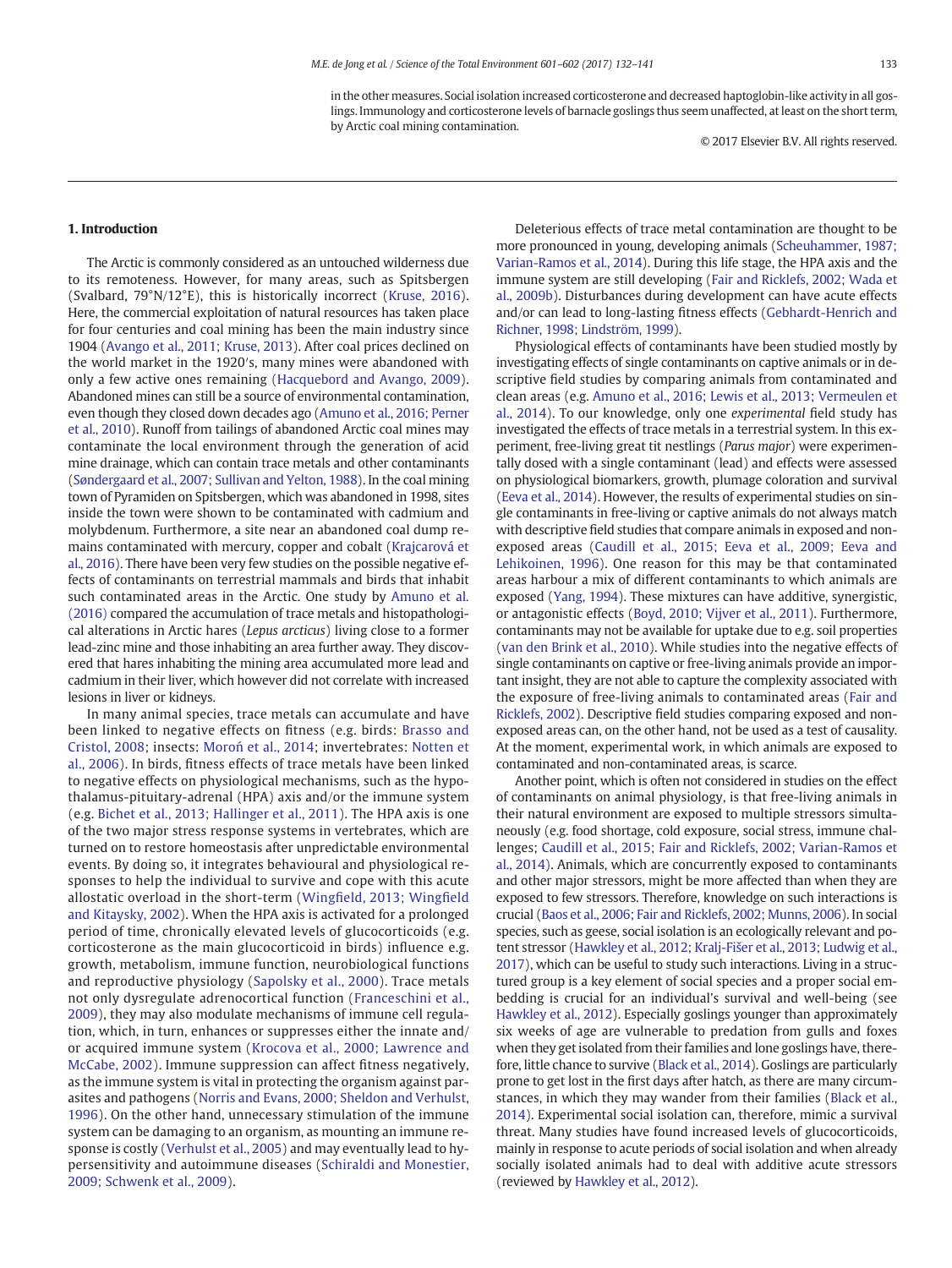In the current study we performed an experiment taking the potential effects of a social stressor into account. We explored the effects of trace metal exposure on corticosterone level and immune parameters before and after social isolation in two groups of human-raised barnacle goslings (Branta leucopsis). Barnacle geese were selected as they are obligatory terrestrial grazers on Spitsbergen ([Løvenskiold, 1964\)](#page-8-0), and potentially exposed to soil contaminants near mines. A group of goslings was walked daily from hatch until three weeks old to the contaminated area near an abandoned coal mine in Ny-Ålesund, Spitsbergen. A second group of goslings, composed of social siblings of the mine area group, grazed daily on clean tundra. Instead of focusing on the influence of specific contaminants, the aim of this study was to investigate whether the goslings were affected by the overall mixture of contaminants. Therefore, we compared corticosterone levels and immune parameters of goslings exposed to the historic mining area and a control area, which does not have a mining history following [Fair et al. \(2003\)](#page-8-0).

### 2. Materials & methods

# 2.1. Study site and study species

We conducted this study in Ny-Ålesund, Spitsbergen (78°55′N, 11°56′E). On islands in the Kongsfjord near the village of Ny-Ålesund, a barnacle goose colony was established in the early 1980s and has experienced rapid growth ever since ([Loonen et al., 1998](#page-8-0), MJJEL pers. obs.). On June 30th 2014, we removed a total of 16 eggs, which were in the process of hatching (0 days old, down not fully dried) from 8 different nests on the contamination-free island Indre Breøyane, which does not have a mining history. We collected two hatchlings per nest from clutches with a minimum of four, in order to ensure that goose parents were left with a minimum of two young to raise. Immediately, we randomly assigned one of the two goslings per nest to either the control or mine group to diminish potential genetic effects and any possible effects of in ovo exposure to contaminants [\(Bunn et al., 2000; de Franciscis and](#page-8-0) [Boccalatte, 1962](#page-8-0)). Goslings from the same nest were likely to be genetic siblings, as we collected hatchlings that were similar in appearance. As soon as they were taken from the nest, we marked goslings with web tags, small identification tags which are clipped through the foot web [\(Alliston, 1975; Seguin and Cooke, 1985\)](#page-7-0). In addition, goslings received unique colour bands for easy identification in the field without handling. In order to control for possible effects of parenting styles of human foster parents, the goslings were hand-reared by four humans (AB, MEdJ, NvdB, IBRS) who took turns in providing care. Socially involved hand-raising was applied in order to produce animals that are trustful, calm and cooperative [\(Hemetsberger et al., 2010](#page-8-0)). This was crucial for a companion study, in which we investigated the long-term effects of contamination on gosling behaviour and stress coping abilities (Scheiber et al., in prep.). Until they were four days old, we kept all 16 goslings as a large group in the village and they were led around the meadows in the village by their foster parent for feeding, brooding and predator protection. Overnight, they were housed inside a pen with an infrared lamp and provided with a commercial diet for young waterfowl (Anseres I food, starter pellet, Kasper Faunafood, Woerden, The Netherlands), a supply of fresh vegetation, and water ad libitum.

#### 2.2. Experiment: exposure of goslings to mine or control areas

When five days old, the mine group was walked approximately 1.5 km to the southeast of the village to be exposed to contamination in a former coal mining area. The coal mine near Ny-Ålesund was in operation from 1916 until closure in 1963, with periods of inactivity in between ([Reymert, 2016](#page-9-0)). The control group was walked approximately 1.9 km in the opposite direction to the northwest of the village to a grazing area on clean tundra. Both groups were allowed to graze during the walk and at the final destination ad libitum. Both areas are also utilized by the wild geese for foraging (pers. obs. MEdJ, IBRS, MJJEL). To ensure that goslings were exposed to the mine and control area and ingested vegetation from these two areas on a daily basis, walks lasted at least 5 h. We attempted to standardize the time and distance of the walks of both groups. When the goslings were very young (age 1 to 8 days old), supplemental food was sometimes required during the walks, since grass availability was limited in the beginning of the season. Supplemental food was provided to avoid potential effects of malnutrition, but was kept to a minimum so that goslings maximally foraged on natural vegetation. The respective gosling groups were fed separately when on the walks, but received supplemental food together when residing in the village. Both groups ate a similar amount of supplemental food every day throughout the study, under the assumption that both groups took a similar amount of food when they were feeding together (paired t-test: matched pair comparison:  $t = -0.835$ , df = 22,  $p = 0.4126$ ). We trust this assumption to be correct on the basis of no detected difference in mass gain between the gosling groups (see Results). In the field, goslings were regularly artificially brooded when they needed warmth.

#### 2.3. Area mercury contamination status

In 2012, pre-experimental soil samples were collected in both the mine and control area and analysed for mercury contamination (nine samples mine area, eight samples control area). Samples were collected with a PVC-spoon, which was cleaned after each sampling to avoid cross-contamination. Organic material was removed from the soil as much as possible, as well as stones. After collection, the samples were stored at −20 °C in poly-ethylene bags and shipped to The Netherlands. Mercury was analysed using cold vapour/atomic fluorescence spectrometry ([Hoogenboom et al., 2015](#page-8-0)). In short, dried soil (1 g, 70 °C, 48 h) was digested in a microwave in 10 ml nitric acid (70%) after which samples were made up to 50 ml with ultrapure Milli-Q water. All different forms of mercury were reduced to total mercury with Sn(II)Cl, then released from solution and quantified in gaseous phase by fluorescence at 254 nm. All concentrations are based on dry-weight. Vegetation was also collected on both respective sites (Poa sp.) and analysed for mercury, but as this were only two samples per site no statistics are given.

### 2.4. Social isolation as an acute stressor and blood sampling

We sampled gosling sibling pairs in random order when they were 23 days old. During the sampling procedure, all goslings that were not sampled yet remained outside in their home enclosure. After one pair of goslings was completed, we continued with the next randomly chosen pair. Within pairs, one of the two siblings was caught, brought inside, and sampled (ca. 1 ml of blood collected on heparin from the brachial vein) at (near) baseline, i.e. less than three minutes after capture [\(Chastel et al., 2005; Romero and Reed, 2005](#page-8-0)). Immediately afterwards, we caught and sampled the second sibling, i.e. within 10 min of the first. Twenty minutes after each baseline sample, we collected a follow-up sample from the brachial vein of its other wing. Between collection of baseline and follow-up blood samples, goslings were placed individually in closed boxes in different rooms, which were out of visual and auditory contact. Blood samples were centrifuged to separate cellular and plasma fractions, which were separately stored at  $-20$  °C until further analyses. Directly after the stress and blood collection protocols, goslings were euthanized by decapitation.

#### 2.5. Body measurements

To determine mass and size gain, we weighed (in grams) goslings daily (from 1 to 22 days old) by having them step on a digital scale. Every other day (from age 2 to 14 days old) we measured their total tarsus length with analogous callipers to the nearest 0.1 mm following [Dzubin and Cooch \(1992\)](#page-8-0).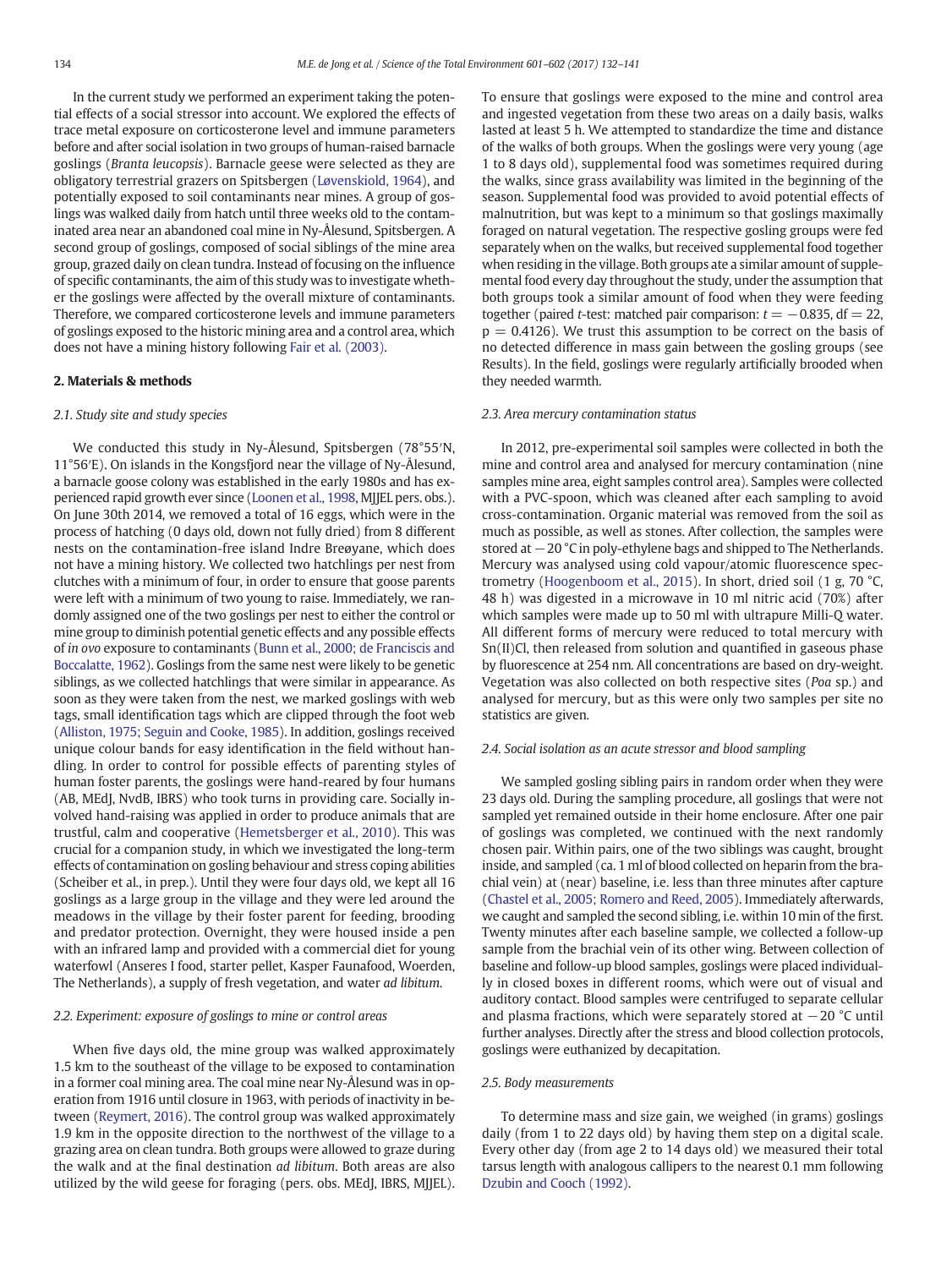# 2.6. Corticosterone

Corticosterone is the main glucocorticoid in birds. It is released after a cascade of events which starts with the detection of a stimulus that is expected to be harmful by the higher brain centres ([Romero and Reed,](#page-9-0) [2005](#page-9-0)). Depending on where a young bird falls within the altricial-precocial range [\(Starck and Ricklefs, 1998](#page-9-0)), the degree of increase in corticosterone at baseline and after a stressor differs. In nest-bound altricial species, the difference between baseline and stressor-induced corticosterone increases throughout development. On the other hand, precocial species, which hatch covered in down and leave the nest shortly after hatch, show a well-developed stress-response from an early age. A possible explanation for this difference is that, as precocial chicks are more mobile than altricial chicks, they may have to deal with more stressors at an early age (see [Chin et al., 2013](#page-8-0)). Plasma concentration of corticosterone was determined at the University of Vienna using a commercial radioimmunoassay kit (catalogue no. 07-120102; ICN Biomedicals/MP Biomedicals, Solon, OH, USA). We performed the assay as described by [Washburn et al. \(2002\)](#page-9-0) with the modifications made by [Soldatini et al. \(2015\).](#page-9-0) The radioimmunoassay determines the concentration of the hormone by using a radioactive label that quantifies the amount of hormone on the basis of the extent to which it binds to its antibody. All samples were analysed in duplicate with an intra-assay coefficient of variation of 15%. This inter-assay coefficient was comparable to other studies ([D'Alba et al., 2011; Soldatini et al., 2015\)](#page-8-0). As all samples were analysed on a single plate there was no inter-assay coefficient of variation. The detection limit was below 2 ng/ml. Unexpectedly, we were unable to quantify samples from two control and one mine gosling after the social isolation, because corticosterone concentrations were above the reliable detection range (max. 1000 ng/ml). The two control goslings had the highest corticosterone concentration of all the goslings at baseline (164.03 and 146.43 ng/ml) already, but the mine gosling did not (48.45 ng/ml). We speculate that these very high concentrations could have been caused by cross bindings or contamination, but as the assay was done at the same time with another species presumably it was not an assay problem (pers. obs. V. Canoine). Regardless of the causes, we excluded these three values from further analyses.

#### 2.7. Immune assays

We assessed several components of the innate immune system, which forms the first line of defence against invading pathogens [\(Davison et al., 2008](#page-8-0)).

#### 2.7.1. Haemolysis-haemagglutination assay

Natural antibodies (NAbs) and complement are both humoral components of the constitutive innate immunity ([Matson et al., 2005;](#page-8-0) [Schmid-Hempel and Ebert, 2003\)](#page-8-0). NAbs are special among immunoglobulins in that they do not require previous exposure to an antigen and are, therefore, also present in naïve individuals. NAbs have several functions, one of which is that they are the initiators of the complement cascade, which ends in cell lysis by opsonizing invading pathogens [\(Boes, 2001; Carroll and Prodeus, 1998; Ochsenbein and Zinkernagel,](#page-7-0) [2000; Shishido et al., 2012\)](#page-7-0). NAbs and complement can be assessed using a haemolysis-haemagglutination assay, with lysis titres reflecting the interaction of NAb and complement, while agglutination reflects only NAb activity [\(Matson et al., 2005](#page-8-0)). We performed the assay as described by [Matson et al. \(2005\)](#page-8-0) with the modifications suggested by [Mauck et al. \(2005\).](#page-8-0) In short, gosling plasma was serially diluted in 96-well round (U) bottom assay plates using Dulbecco's PBS after which 1% rabbit blood cell suspension was added to all wells. Plates were then sealed, shortly vortexed, whereupon they were floated in a 37 °C water bath for 90 min. Plates were then tilted to a 45° angle at room temperature for 20 min to facilitate haemagglutination scoring. Plates were scanned using a flatbed scanner and, after another 70 min, were scanned again for haemolysis scoring. After assay results were digitized, we scored haemagglutination and haemolysis titres blindly to plate and sample identity from the digital images. We scored all samples twice, assigning half scores to wells that had partial agglutination or lysis ([Matson et al., 2005; Mauck et al., 2005\)](#page-8-0). When the same sample was scored ≥1 titre apart between scoring repeats, we scored it a 3rd and 4th time and used the median score in analyses. All samples were re-scored on different days, by the same person (MEdJ).

# 2.7.2. Haptoglobin assay

Haptoglobin is an acute-phase protein that is normally present at low concentrations in plasma but increases rapidly in response to inflammation, infection, and trauma (e.g. [Coon et al., 2011; Cray et al.,](#page-8-0) [2009; Matson et al., 2012; Millet et al., 2007](#page-8-0)). One of the primary functions of haptoglobin is to bind free haemoglobin after haemolysis or normal red blood cell turnover (functions reviewed by [Quaye \(2008\)](#page-9-0)). Removal of free haemoglobin is vital as haem has oxidative and toxic properties. Haptoglobin is also indicated to minimize the access to free haem for extracellular and intracellular pathogens [\(Parrow et al.,](#page-9-0) [2013\)](#page-9-0). Plasma samples from the goslings were functionally assayed for haptoglobin-like activity by following the instructions of a commercially available assay (TP801; Tri-Delta Development Limited). The assay is based on the principle that haptoglobin preserves the peroxidase activity of haemoglobin at a low pH when they are bound to each other. From the preservation of the peroxidase activity of haemoglobin at low pH the amount of haptoglobin can be measured using this colorimetric assay. Concentrations (mg/ml) were calculated following minor modifications concerning the assay wavelengths ([Matson et al., 2012](#page-8-0)). We used absorbances measured at 450 nm before adding the assay chromogen to correct statistically for differences in plasma sample redness (see Statistics), an indication of haemolysis, which can affect the assay ([Matson et al., 2012\)](#page-8-0).

#### 2.7.3. Nitric oxide assay

We also measured nitric oxide, a small multifunctional messenger and effector molecule with many widespread physiological functions. The most important function of nitric oxide in the immune system is to modulate inflammation and inhibit or kill various pathogens through peroxynitrite formation. The latter initiates free radical damage (reviewed by [Vajdovich, 2008](#page-9-0)). Nitric oxide quantification can be used as a proxy for the activation of the innate immune system. We used the spectrophotometric assay as described by [Sild and Hõrak \(2009\)](#page-9-0) to measure the concentration of nitric oxide (μmol/l) in gosling plasma samples. We slightly modified the assay by using 20 μl plasma (instead of 10 μl) because nitric oxide concentrations in our samples were too low to be detected in the smaller plasma amount. The quantification of nitric oxide is based on deproteinization of plasma followed by nitrite reduction by copper-coated cadmium granules and a Griess reaction [\(Sild and Hõrak, 2009](#page-9-0)). One gosling of the control group lacked a baseline nitric oxide measurement due to insufficient plasma volume and was therefore treated as non-observed.

# 2.8. Molecular sexing

We accounted for the sex of the goslings, as sexes may differ in trace metal accumulation and its physiological consequences [\(Bunn et al.,](#page-8-0) [2000; Burger, 2007; Thompson et al., 2014; Vahter et al., 2007\)](#page-8-0). Goslings were sexed genetically at the University of Groningen following the method by Griffi[ths et al. \(1998\)](#page-8-0). Using DNA extracted from erythrocytes, polymerase chain reaction (PCR) was employed to amplify conserved CHD genes on the avian sex chromosome. The PCR products were separated on 3% agarose gel. For males one band appears on a gel; and for females, two bands. Sexing revealed that, in total, we had 9 males 7 females, with the following distribution (female/male): control group (4/4) and the mine group (5/3), and across sibling pairs (1 pair females only, 2 pairs males only, 2 pairs; male control, female mine, 3 pairs; female control, male mine).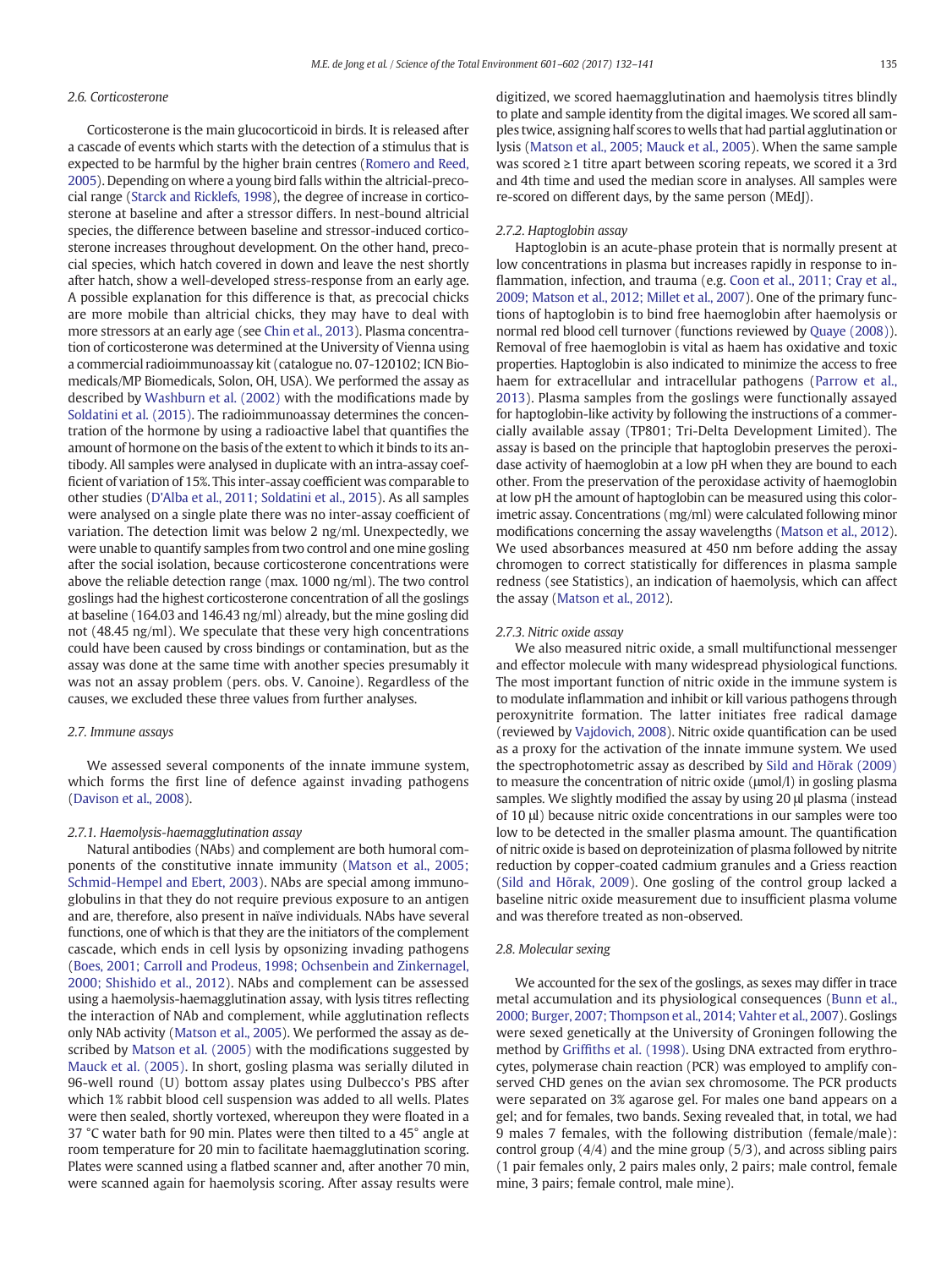# 2.9. Statistical analyses

All analyses were done in R version 3.2.3. First, to investigate whether there were differences between the mine and control groups in mass and total tarsus measurements during the experiment, we analysed these data using linear mixed effects-models (lmer function in the R package lme4, [Bates et al., 2015](#page-7-0)). Exposure to the mine or control area and sex were added in the model as fixed effects and gosling identity was added as a random effect to account for the multiple measurements per gosling. First we tested whether the growth was best described by linear, quadratic or cubic relationships by adding gosling age, age<sup>2</sup> or age<sup>3</sup> in the model. These models were compared, and we further analysed the model that fit the data best (see below).

Next, we analysed the effects of mine exposure on soil mercury concentrations, gosling baseline corticosterone, haptoglobin-like activity and nitric oxide concentrations using linear models (LMs). Soil mercury concentrations were log-transformed to meet model assumptions of normality of model residuals, which was assessed visually. Haptoglobin-like activity and nitric oxide measurements were square root transformed to meet model assumptions. Data transformation of haptoglobin-like activity and nitric oxide did not change model outcome when compared with analyses of the raw data, so the latter is reported in the tables. We analysed effects of mine-exposure on baseline haemagglutination and haemolysis by fitting cumulative link models with the clm function from R package ordinal, because these response variables were ordinal rather than continuous ([Christensen, 2015\)](#page-8-0). In the model analysing soil mercury concentrations, area (control or mine) was included as a factor. For all other models, area and sex were included as factors. In the model for haptoglobin-like activity, we also added plasma redness  $(450<sub>total</sub>)$  as a co-variate ([Matson et al., 2012\)](#page-8-0).

To investigate effects of individual isolation as an acute stressor on corticosterone and immune parameters, we calculated the change  $(\Delta)$  in each measure from before to after the isolation (i.e., follow-up measure minus baseline measure). We analysed Δ corticosterone, Δ haptoglobin-like activity and Δ nitric oxide using LMs [\(Bates et al.,](#page-7-0) [2015](#page-7-0)) and  $\Delta$  haemagglutination and  $\Delta$  haemolysis by fitting cumulative link models [\(Christensen, 2015](#page-8-0)). We used the same predictors in the model as in the analyses of baseline measures (see above). As baseline values did not differ between the mine and control group (see Results), we did not take these into account as a covariate in our analyses.

Lastly, to gain insight in the effects of social isolation on the measured parameters, we analysed raw data from before and after social isolation. We used similar models as in the analyses of baseline measures (see above), but added social isolation (0: before social isolation, or 1: after social isolation) as a fixed effect.

We reached our final models by following the approach of [Zuur et al.](#page-9-0) [\(2009\)](#page-9-0). We first started with the full model and used reverse stepwise likelihood ratio tests ( $p < 0.05$ ) to determine the optimal fixed structure. For the analyses of mass and total tarsus, we used the Kenward-Roger approximation for denominator degrees of freedom (KRmodcomp function of the Pbkrtest package) in the model selection, as the procedure gives more reliable results when sample size is small ([Halekoh and](#page-8-0) [Højsgaard, 2014\)](#page-8-0). For all other analyses we used the ANOVA method and likelihood tests ([Christensen, 2015](#page-8-0)). We plotted data using the package ggplot2 [\(Wickham, 2009\)](#page-9-0).

The nature of this field experiment meant that study size was limited. This was a direct consequence of the experimental method used to raise a naturalistic number of goslings, which could subsequently be led to the mine-exposed and control area. We decided not to test the interactions between exposure and sex in all our models, as it is known that exploring these effects in small samples increases rates of false-positive and false-negative findings [\(Schmidt et al., 2014](#page-9-0)).

#### 3. Results

3.1. Influence of exposure to the contaminated mining area on body measurements

Gosling mass was not influenced by exposure to the mining or control area (means of last measurement when 22 days old: mean mine: 997.5 g [95% CI: 85.0], mean control: 1002.5 g [95% CI: 123.9], Table 1). Total tarsus length of the goslings was also similar among the control and mine exposure groups (means of last measurement when 14 days old: mean mine: 81.2 mm [95% CI: 5.2], mean control: 82.6 mm [95% CI: 3.5], Table 1). Males, however, grew bigger than females.

# 3.2. Area contamination status

Mercury levels were approximately 4 times higher in the mine area than in the control area (mean mine area: 0.086 mg/kg dry weight [95% CI: 0.039], mean control area: 0.021 mg/kg dry weight [95% CI: 0.006], linear model on log transformed data: area effect:  $F_{1,16} = 32.9$ , p < 0.001). Mercury concentration from vegetation collected in both areas (two samples per location, Poa sp.) indicated that mercury content was higher in the mine area (0.044  $\pm$  0.022 mg/kg dry weight [average]  $\pm$  SD]) than in the control area (0.005  $\pm$  0.0004 mg/kg dry weight [average  $\pm$  SD]).

# 3.3. Influence of exposure to the contaminated mining area on baseline and isolation stress induced corticosterone levels

Goslings that were exposed to the mining area had higher baseline corticosterone concentrations than control goslings (mean mine: 70.22 ng/ml [95% CI: 50.51], mean control: 40.31 ng/ml [95% CI: 28.23]), but this difference was not statistically significant [\(Table 2\)](#page-5-0).  $\Delta$ Corticosterone showed a similar trend (mean Δ mine: 91.52 ng/ml [95% CI: 60.91], mean Δ control: 61.10 ng/ml [95% CI: 35.21], [Table 3\)](#page-5-0). After social isolation, corticosterone levels increased significantly in all goslings irrespective of sex or exposure to the mining or control area (mean mine: 130.67 ng/ml [95% CI: 53.44], mean control: 102.99 ng/ml [95% CI: 63.07], lmer: effect of social isolation:  $F = 20.07$ , ddf = 13, p < 0.001).

3.4. Influence of exposure to the contaminated mining area on immune measures

#### 3.4.1. Haemagglutination

We detected no effect of exposure to the mining area on baseline haemagglutination titre ([Table 2,](#page-5-0) mean mine: 8.19 titres [95% CI: 1.99], mean control: 8.28 titres [95% CI: 2.26]). Mine goslings tended

#### Table 1

Summary of the outcome of linear mixed effect models describing the effects of experimental exposure to foraging in a former coal mining area versus a clean control area on mass and total tarsus measurements (following [Dzubin and Cooch, 1992](#page-8-0)) of barnacle goslings on Spitsbergen. Mass was measured daily from 1 to 22 days old and total tarsus was measured every other day from age 2 to 14 days old. Sex was added in the model to correct for possible sex differences and gosling identity was added as a random variable.

| Measurement         | Variable  | Estimate $(\beta)$ | <b>SE</b> | F       | ddf    | p       |
|---------------------|-----------|--------------------|-----------|---------|--------|---------|
| Mass                | Intercept | $-18.918$          | 16.0      |         |        | -       |
|                     | Exposure  |                    |           | 0.23    | 13     | 0.637   |
|                     | Mine      | $-8.773$           | 16.391    |         |        |         |
|                     | Sex       |                    |           | 16.10   | 14     | 0.001   |
|                     | Male      | 72.047             | 16.521    |         |        |         |
|                     | Age       | 19.602             | 1.567     | 155.52  | 334    | < 0.001 |
|                     | $Age^2$   | 1.233              | 0.066     | 345.43  | 334    | < 0.001 |
| <b>Total tarsus</b> | Intercept | 27.604             | 0.977     |         |        |         |
|                     | Exposure  |                    |           | 1.621   | 101.38 | 0.206   |
|                     | Mine      | $-0.693$           | 0.544     |         |        |         |
|                     | Sex       |                    |           | 23.95   | 108.54 | < 0.001 |
|                     | Male      | 3.404              | 0.661     |         |        |         |
|                     | Age       | 3.710              | 0.067     | 3027.05 | 102.01 | < 0.001 |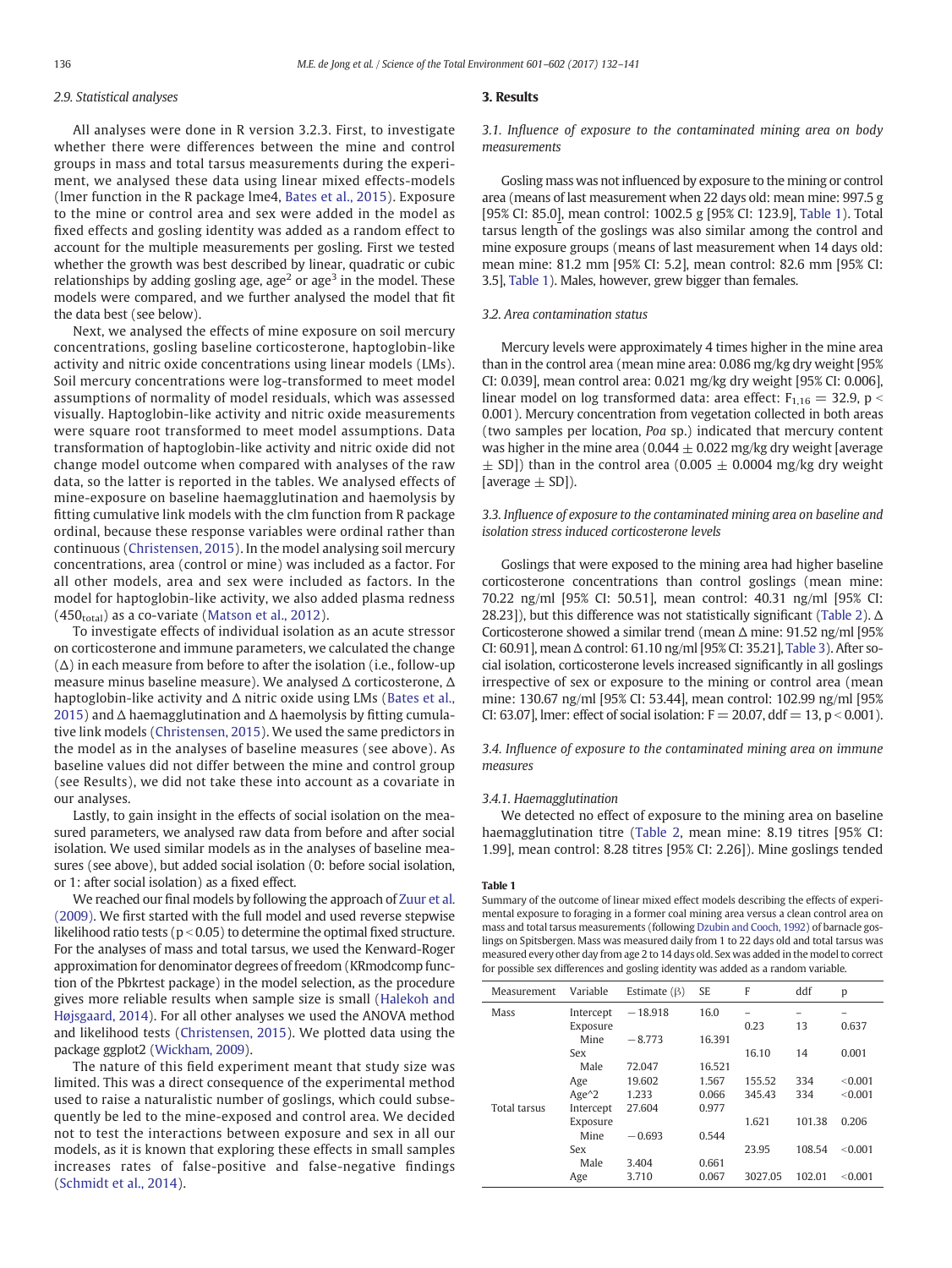#### <span id="page-5-0"></span>Table 2

Summary of the outcome of linear models or cumulative link models (\*) describing the effects of experimental exposure to a former coal mining area versus a clean control area on baseline plasma corticosterone, haemagglutination, haemolysis, haptoglobin and nitric oxide concentrations. Plasma redness had no effect on haptoglobin-like activity (β + SE: -1.175 + 1.938, F: 0.367, df = 1, 13, p = 0.555).  $\chi^2$  statistics are given for the analyes of haemagglutination and haemolysis (\*), while F statistics are given for all other analyses.

| Variable                       | N              | Intercept        | Exposure                                                  |       |                    |       | Sex                                   |                  |    |            |
|--------------------------------|----------------|------------------|-----------------------------------------------------------|-------|--------------------|-------|---------------------------------------|------------------|----|------------|
|                                | (mine/control) | $(\beta \pm SE)$ | Effect: exposure to mine ( $\beta \pm SE$ ) $F/\chi^{2*}$ |       | df                 |       | Effect: being male ( $\beta \pm SE$ ) | $F/\gamma^{2*}$  | df | D          |
| Corticosterone                 | 16(8/8)        | $84.04 + 21.11$  | $-26.46 + 24.44$                                          |       | 1.172 1.14         |       | $0.299 -27.63 + 24.63$                | 1.589            |    | 1.15 0.228 |
| Haemagglutination <sup>*</sup> | 16(8/8)        |                  | $-0.15 + 0.88$                                            |       | $0.030 \quad 1.13$ | 0.862 | $-1.22 + 0.94$                        | 1.730            |    | 1.12 0.189 |
| Haemolysis*                    | 16(8/8)        |                  | $1.43 + 1.07$                                             | 1.934 | 1.6                | 0.164 | $2.39 + 1.11$                         | 5.085 1.5        |    | 0.024      |
| Haptoglobin-like activity      | 16(8/8)        | $0.412 + 0.188$  | $0.094 + 0.068$                                           | 1.637 | 1.14               | 0.223 | $0.0820 + 0.064$                      | 2.308            |    | 1.15 0.151 |
| Nitric oxide                   | 15(8/7)        | $0.001 + 0.0003$ | $-0.0003 + 0.0004$                                        | 0.618 | 1.13               |       | $0.446 - 0.0008 + 0.0004$             | 4.146 1.14 0.063 |    |            |

to show lower Δ haemagglutination compared with the control group when controlling for sex ([Fig. 1](#page-6-0), Table 3, mean  $\Delta$  mine:  $-2.88$  titres [95% CI: 2.48], mean ∆ control: −0.28 titres [95% CI: 3.85]). Social isolation on itself did not affect haemagglutination (mean mine: 5.31 titres [95% CI: 1.12], mean control: 8 titres [95% CI: 2.89], clmm2: effect of social isolation:  $\chi^2_{1,16} = 2.477$ , p = 0.115).

#### 3.4.2. Haemolysis

We detected no difference in baseline haemolysis between mineexposed and control groups, when controlled for sex effects (mean mine: 3.69 titres [95% CI: 0.38], mean control: 3.34 titres [95% CI: 0.56], Table 2). Mine-exposed goslings had lower haemolysis titres after social isolation in comparison with control goslings (mean Δ mine: 0.09 titres [95% CI: 0.61], mean Δ control: 0.16 titres [95% CI: 0.80]), but this difference was not significant (Table 3). Social isolation did not affect haemolysis in any way (mean mine: 3.78 titres [95% CI: 0.34], mean control: 3.5 titres [95% CI: 0.5], clmm2: effect of social isolation:  $\chi^2_{1,23} = 0.524$ , p = 0.468).

#### 3.4.3. Haptoglobin-like activity

Baseline haptoglobin-like activity was not affected by mine-exposure (Table 2, mean mine: 0.44 mg/ml [95% CI: 0.13], mean control: 0.35 mg/ml [95% CI: 0.07]). The control and mine-exposed groups did also not differ in Δ haptoglobin-like activity (Table 3, mean Δ mine: −0.14 mg/ml [95% CI: 0.17], mean Δ control: −0.12 [95% CI: 0.13]). Haptoglobin-like activity decreased significantly after isolation irrespective of mine or control area exposure (mean mine: 0.30 mg/ml [95% CI: 0.12], mean control: 0.22 mg/ml [95% CI: 0.15]. lmer: effect of social isolation:  $F = 8.596$ , ddf = 15, p = 0.010).

#### 3.4.4. Nitric oxide

Baseline nitric oxide was lower in mine-exposed goslings than in the control goslings (mean mine: 0.35 μmol/l [95% CI: 0.37], mean control: 0.69 μmol/l [95% CI: 0.99]), but this did not reach significance (Table 2). Exposure to the mining area also did not significantly affect  $\Delta$  nitric oxide (Table 3, mean Δ mine: -0.21 μmol/l [95% CI: 0.47], mean Δ control: −0.23 μmol/l [95% CI: 1.10]). Social isolation did not influence nitric oxide in any way (mean mine: 0.30 μmol/l [95% CI: 0.35], mean control: 0.36  $\mu$ mol/l [95% CI: 0.26], lmer; effect of social isolation:  $F = 0.853$ .  $ddf = 15$ ,  $p = 0.370$ ).

# 4. Discussion

The aim of this study was to explore combined effects of contamination and social isolation on the physiology of barnacle goslings. We investigated experimentally these effects on corticosterone and plasma-based immune indices when exposed to a short-term stressor, i.e. individual isolation. We show that exposure to a coal mine contaminated area had little impact on the immunology and plasma corticosterone levels of barnacle goslings up to 3 weeks of age.

# 4.1. No effects of mine exposure on baseline values

In the current study, we did not detect an effect of mine-exposure on baseline plasma corticosterone levels. Previous studies have frequently investigated the relationship between mercury, as a single contaminant, and corticosterone in contaminated areas. These studies often show negative relationships between mercury exposure and baseline corticosterone in e.g. juvenile Forster's tern (Sterna forsteri, [Herring et al.,](#page-8-0) [2012\)](#page-8-0), adult tree swallows and nestlings (Tachycineta bicolor, [Franceschini et al., 2009; Wada et al., 2009a, 2009b](#page-8-0)) and female common eiders (Somateria mollissima, [Provencher et al., 2016](#page-9-0)). However, two experimental studies have contrasting results. [Adams et al.](#page-7-0) [\(2009\)](#page-7-0) performed a study, in which they experimentally dosed captive juvenile white ibises (Eudocimus albus) with different concentrations of methylmercury, and investigated faecal corticosterone metabolite levels. The authors observed complex nonlinear responses over time with high methylmercury exposure resulting in increased baseline corticosterone values. In lifelong experimentally dosed zebra finches (Taeniopygia guttata), there was no difference in plasma corticosterone between differently dosed methylmercury exposure groups [\(Moore et](#page-8-0) [al., 2014\)](#page-8-0). One difference between these studies was that dosage was much higher in the zebra finch study [\(Moore et al., 2014](#page-8-0)), but also the timing and method of measuring corticosterone was very different.

#### Table 3

Outcome of the linear models or cumulative link models (\*) describing the effects of experimental exposure of barnacle goslings to an abandoned coal mining area versus a clean control area on the change in plasma-based indices ( $\Delta$ ) after 20 min of social isolation. Plasma redness had no effect on haptoglobin-like activity ( $\beta \pm \text{SE}$ : -0.263  $\pm$  2.951, F: 0.008, df = 1, 13, p = 0.930).  $χ<sup>2</sup>$  statistics are given for the analyes of haemagglutination and haemolysis (\*), while F statistics are given for all other analyses.

| Variable                           | N<br>Intercept ( $\beta \pm SE$ ) |                   | Exposure                                                  |                    |      |       | Sex                                                 |                   |       |                   |
|------------------------------------|-----------------------------------|-------------------|-----------------------------------------------------------|--------------------|------|-------|-----------------------------------------------------|-------------------|-------|-------------------|
|                                    | (mine/control)                    |                   | Effect: exposure to mine ( $\beta \pm SE$ ) $F/\chi^{2*}$ |                    | df   | p     | Effect: being male ( $\beta \pm SE$ ) $F/\chi^{2*}$ |                   | df    | p                 |
| $\Delta$ Corticosterone            | 13<br>(7/6)                       | $58.17 + 28.20$   | $29.15 + 32.03$                                           | 1.038              | 1.12 | 0.330 | $5.86 + 32.83$                                      | 0.032             | 1, 11 | 0.862             |
| $\triangle$ Haemagglutination*     | 16<br>(8/8)                       | ۰                 | $-1.71 + 1.01$                                            | 3.089              | 1.14 |       | $0.080$ $2.38 + 1.01$                               | 4.942             | 1.13  | 0.026             |
| $\Delta$ Haemolysis <sup>*</sup>   | 16<br>(8/8)                       | ۰                 | $0.393 + 0.923$                                           | 0.182              | 1.8  | 0.670 | $-1.657 + 1.017$                                    | 2.656             | 1.7   | 0.103             |
| $\Delta$ Haptoglobin-like activity | 16<br>(8/8)                       | $-0.139 + 0.287$  | $-0.018 + 0.104$                                          | $0.052 \quad 1.14$ |      | 0.822 | $0.079 + 0.098$                                     | 0.742 1, 15 0.403 |       |                   |
| $\triangle$ Nitric oxide           | 15<br>(7/8)                       | $0.0001 + 0.0004$ | $0.00006 + 0.0005$                                        | 0.012 1.13         |      | 0.914 | $-0.0007 + 0.0005$                                  |                   |       | 1.701 1, 14 0.215 |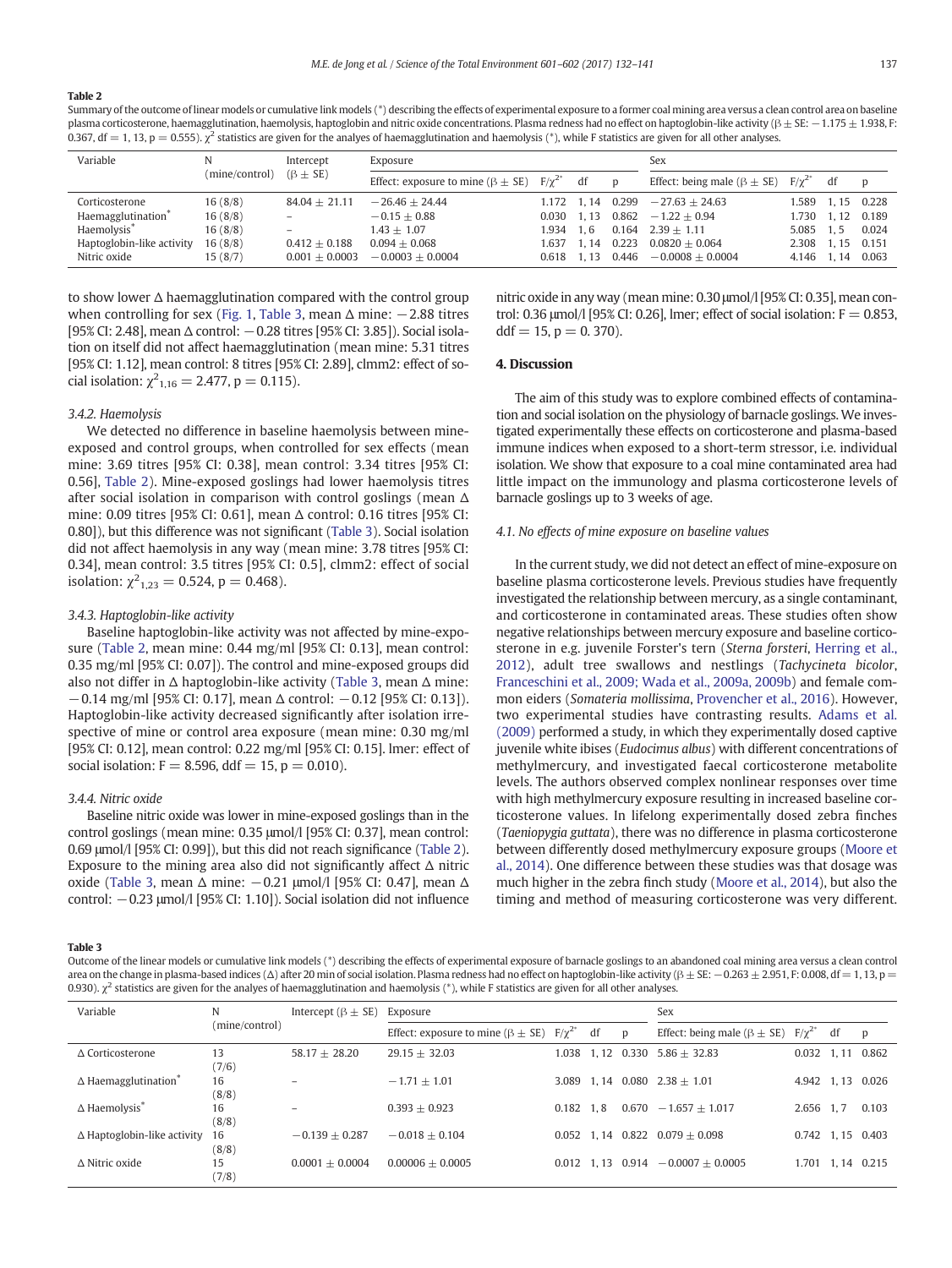<span id="page-6-0"></span>

Fig. 1. Barnacle goslings that were exposed to the coal mining area tended to show a decrease in haemagglutination titres (Δ haemagglutination) after social isolation in comparison with control goslings, when controlling for sex effects ( $F =$  female, black circles;  $M =$  male, grey circles). Boxes show medians as well as 25% and 75% quartiles. Whiskers indicate the range between the 10th and 90th percentiles. Detailed statistics results are given in [Table 3.](#page-5-0)

[Varian-Ramos et al. \(2014\)](#page-9-0) found that lifelong exposed zebra finches, which were also offspring of dosed parents, had a higher reproductive success at their highest treatment level (2.4 ppm mercury) in comparison with birds that were only exposed as adults. This indicates that fast adaptation to mercury exposure may occur, as the lifelong exposed birds were necessarily offspring from successful pairs only and they had to survive exposure as nestlings. Investigating a wider arrange of heavy metals (zinc, lead, copper, cadmium) and arsenic levels in freeliving nestling white stork (Ciconia ciconia), [Baos et al. \(2006\)](#page-7-0) did not detect any effects on baseline corticosterone.

In the late second half of the twentieth century, interest in the possible immuno-toxic effects of trace metal contamination in birds increased after reports of high lead exposure in combination with infectious diseases in several bird species ([Locke and Bagley, 1967;](#page-8-0) [Rocke and Samuel, 1991](#page-8-0)). Many studies under controlled laboratory conditions have since described negative effects of lead and other trace metals on bird immune components (e.g. [Kenow et al., 2007;](#page-8-0) [Nain and Smits, 2011; Snoeijs et al., 2005\)](#page-8-0). Nowadays, more and more studies investigate the relationship between trace metals and immune indices in free-living birds. Many different assays are being used to assess effects on the immune system, but studies investigating a wide range of immune measures are still rare [\(Provencher et al., 2016\)](#page-9-0). In our study, we did not find an effect of foraging in the coal mine contaminated area on our range of baseline measurements of the innate immune system (haptoglobin-like activity, nitric oxide, haemolysis and haemagglutination). [Vermeulen et al. \(2014\)](#page-9-0) investigated the same range of immune indices to estimate the effects of a contamination gradient near a non-ferrous smelter on great tit (Parus major) nestlings. They detected a gradient in trace metal concentrations in red blood cells of nestlings from different populations, with highest concentrations near the smelter. Nevertheless, they did not detect a correlation between distance to the smelter and immune parameters.

# 4.2. Effects of mine exposure and social isolation

Mine goslings tended to show a decrease in haemagglutination titres (Δ haemagglutination) after social isolation in comparison with control goslings, thus a negative effect of exposure to contaminants on NAb activity seemingly only becomes apparent after goslings experience an acute stressor. Often studies focus on the relationship between trace metal exposure and the corticosterone stress-response, while in the same studies only baseline immune indices are investigated (e.g. [Beck](#page-7-0) [et al., 2014; Eeva et al., 2005](#page-7-0); but see [Bartlett and Smith, 2003](#page-7-0)). Yet capture stress can affect immune function ([Matson et al., 2006; Millet et al.,](#page-8-0) [2007](#page-8-0)). As free-living birds are often exposed to multiple stressors, assessing effects of trace metals on immune indices in relation with additional stressors may provide new biological insights.

In the current study, we could not identify effects of trace metal contamination in combination with social isolation on other immune parameters (haptoglobin-like activity, nitric oxide, and haemolysis) or corticosterone. Effects of trace metal contamination on the corticosterone stress response have been equivocal in previous studies. In observational studies, exposure to mercury and selenium decreased stressinduced blood corticosterone [\(Wada et al., 2009a; Wayland et al.,](#page-9-0) [2002\)](#page-9-0), whereas cadmium and lead increased stress-induced corticosterone [\(Baos et al., 2006; Wayland et al., 2002](#page-7-0)). However, these and other studies also contradict each other in the effects of measured trace metals on adrenocortical function ([Baos et al., 2006; Beck et al., 2014;](#page-7-0) [Franceschini et al., 2009; Wayland et al., 2002, 2003](#page-7-0)). While most studies on the topic have been observational, [Moore et al. \(2014\)](#page-8-0) performed an experimental laboratory study to investigate the effect of exposure to mercury on the ability of zebra finches to mount an adrenocortical stress-response. They concluded that zebra finches that were lifelong exposed to methylmercury had a decreased ability to increase blood corticosterone levels after 30 min of handling stress. Thus, trace metal contaminants may affect corticosterone in free-living birds, but predictable patterns are hard to derive ([Franceschini et al., 2009\)](#page-8-0). Therefore, more experimental field studies are needed to disentangle the effects of concentration, mixture, environmental influence and rate of trace metal contaminant uptake.

# 4.3. Effects of social isolation

Irrespective of mine-exposure, goslings had on average two-timeshigher blood corticosterone concentrations after isolation. Our study thereby adds to the known effects of social isolation on glucocorticoids in social mammals (reviewed by [Hawkley et al., 2012\)](#page-8-0) and especially to the less extensive literature in social bird species (but see [Apfelbeck and](#page-7-0) [Raess, 2008; Banerjee and Adkins-Regan, 2011; Ludwig et al., 2017;](#page-7-0) [Perez et al., 2012; Remage-Healey et al., 2003](#page-7-0)). In free-living adult greylag geese (Anser anser), socially isolated males excreted increased levels of corticosterone metabolites compared to baseline, while their mates, who were not taken out of their familiar environment, did not show increased levels of corticosterone [\(Ludwig et al., 2017](#page-8-0)). Circulating corticosterone increased in one-year-old starlings (Sturnus vulgaris) when they were visually isolated from their social group for approximately 20 h ([Apfelbeck and Raess, 2008](#page-7-0)). Social isolation also increased the circulating level of corticosterone in zebra finches [\(Perez et al., 2012](#page-9-0)), and this was higher than after 10 min of handling stress [\(Banerjee and](#page-7-0) [Adkins-Regan, 2011](#page-7-0)). Although we cannot totally rule out that the elevated corticosterone levels were due to handling, this might be negligible, as goslings were handled regularly when being measured, so they were used to the procedure.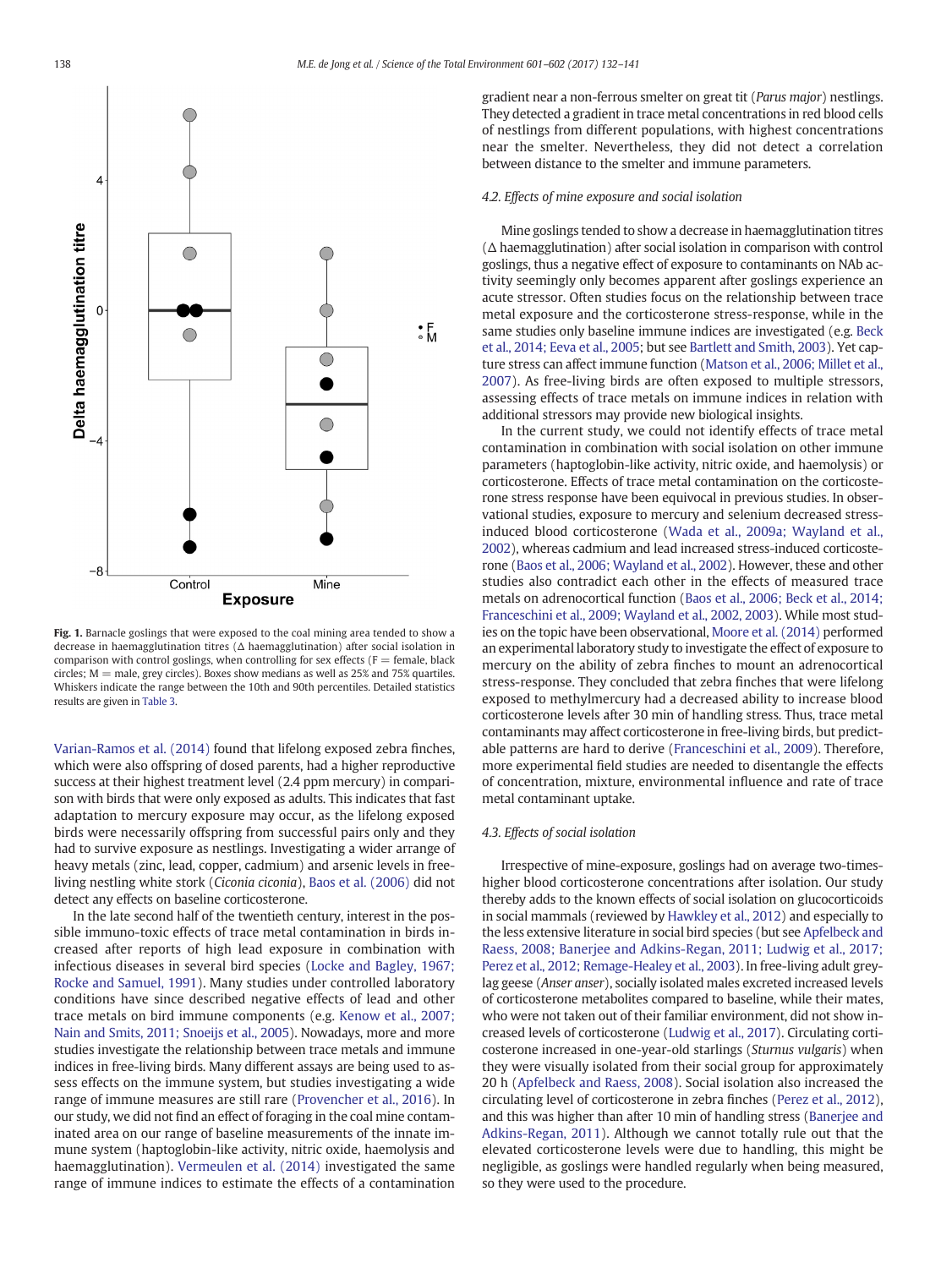<span id="page-7-0"></span>Haptoglobin-like activity decreased about 1.5 times after social isolation in both gosling groups similarly. In humans, a growing body of research associates social isolation with increased morbidity and mortality from a range of diseases ([Hawkley and Cacioppo, 2003](#page-8-0)). Changes in immune function have been particularly connected with these observations as a probable underlying mechanism (e.g. [Uchino,](#page-9-0) [2006\)](#page-9-0). In prairie voles (Microtus ochrogaster), a species that forms strong social bonds, social isolation reduced complement activity in both males and females and plasma bacterial killing ability in males. These results suggest that socially isolated voles are less able to destroy foreign cells ([Scotti et al., 2015\)](#page-9-0). In birds, fewer investigations have been performed on the effects of social isolation on immune function. However, zebra finches, that were housed in isolation or in a colony and subsequently challenged with lipopolysaccharide, did not differ in haptoglobin-like activity or bacterial killing capacity [\(Lopes et al.,](#page-8-0) [2014](#page-8-0)). Therefore, effects of social isolation on immune function can be ambiguous; stress is not only immunosuppressive, but can also have no effect or can even be immunoenhancing [\(Gao et al., 2017; Martin,](#page-8-0) [2009\)](#page-8-0). Nevertheless, in barnacle goslings, the negative effect of social isolation on haptoglobin-like activity may expose the growing birds to higher levels of oxidative stress, particularly when they become infected [\(Parrow et al., 2013](#page-9-0)).

# 4.4. Area and gosling contamination status

Pre-experimental mercury measurements indicated that mercury concentrations in soil and vegetation were higher in the mine than in the control area. This is in line with preliminary results from summer 2014 that show that the vegetation in the mining area contained approximately twice as much mercury than the control site. Moreover, the goslings that had foraged in the mining area had a 30% higher concentration of total mercury in their liver compared to control goslings (van den Brink et al. in prep.). This proxy of contamination thus indicates that the mine goslings were indeed exposed to higher levels of contamination. Interestingly, during the experiment, goslings were observed eating coal "grit" in the mine area as well as vegetation, as geese need grit in their gizzard to grind their food (see Amat and Varo, 2008). By doing so, the goslings possibly ingested more contaminants than they would have from vegetation alone. Furthermore, results from a study by [Krajcarová et al. \(2016\),](#page-8-0) which investigated various trace metals in the soil in the abandoned coal mining town of Pyramiden, Spitsbergen (78°40′N, 16°23′E), showed that mercury levels here ranged from 0.04–0.736 mg/kg (median: 0.025 mg/kg), which is comparable to our pre-experimental data. Other trace metals, which were consistently higher than the world soil average, included cadmium (range: 3.34–10.6 mg/kg, median: 6.04 mg/kg) and molybdenum (range: 10.8–32.9 mg/kg, median: 17.7 mg/kg). Also copper seemed to be more abundant in this area than the world soil average, but this result was influenced by a very high measurement from a soil sample that was taken close to a coal dump (range: 24.5–659 mg/kg, median: 37.3 mg/kg). The study concludes that coal mining and 90 years of human activity have greatly contaminated all investigated areas [\(Krajcarová et al., 2016](#page-8-0)).

#### 4.5. Conclusions

Overall, our results suggest that foraging in a contaminated coal mining area had little impact on baseline immune indices and plasma corticosterone levels of barnacle goslings. However, when goslings were subsequently exposed to an additional stressor, social isolation, mine goslings tended to show a decrease in haemagglutination titres, which indicates decreased NAb activity. This result highlights the biological relevance of taking into account multiple stressors in contamination studies. Social isolation significantly increased plasma corticosterone levels, indicating that this type of isolation is a potent stressor in barnacle goslings. At the same time, social isolation decreased haptoglobin-like activity, an acute-phase protein with antimicrobial and antioxidant functions.

Our work is the first experimental investigation of the effects of a former coal mining area on a small terrestrial grazer and thus provides a basis for future studies. Additional experimental research is needed to fully understand the effects of trace metal contamination on terrestrial wildlife and especially grazers, which is a group that has been overlooked in previous research.

# Acknowledgements

This study was financed by the Netherlands Organisation for Scientific Research (NWO grant to JK: 866.12.406 and MJJEL: 866.12.407). It was performed under FOTS 6331 (Norwegian Animal Research Authority to MJJEL). We are grateful to Marco van der Velde (GELIFES, University of Groningen) for molecular sexing, Virginie Canoine (Dept. of Behavioural Biology, The University of Vienna) for corticosterone analyses and Maaike A. Versteegh (GELIFES, University of Groningen) for all her help with the laboratory analyses. We thank Kings Bay AS and the Governor of Svalbard for their cooperation. MEdJ and KDM thank all of their "Molecular Methods in Ecology and Evolution" teammates at the University of Groningen: Maravillas Ruiz Miñano, Marco van der Velde, B. Irene Tieleman, Joana F. Salles, and Bregje Wertheim. KDM also thanks his current colleagues in the Resource Ecology Group for their support. We would like to thank Rienk Fokkema, Frigga Kruse and three anonymous reviewers for valuable comments on the manuscript.

#### References

- Adams, E.M., Frederick, P.C., Larkin, I.L.V., Guillette, L.J., 2009. Sublethal effects of methylmercury on fecal metabolites of testosterone, estradiol, and corticosterone in captive juvenile white ibises (Eudocimus albus). Environ. Toxicol. Chem. 28:982–989. http:// dx.doi.org/[10.1897/08-253.1.](http://dx.doi.org/10.1897/08-253.1)
- Alliston, W.G., 1975. [Web-tagging ducklings in pipped eggs. J. Wildl. Manag. 39, 625](http://refhub.elsevier.com/S0048-9697(17)31290-1/rf0010)–628. Amat, J., Varo, N., 2008. [Grit ingestion and size-related consumption of tubers by graylag](http://refhub.elsevier.com/S0048-9697(17)31290-1/rf0015) [geese. Waterbirds 31, 133](http://refhub.elsevier.com/S0048-9697(17)31290-1/rf0015)–137.
- Amuno, S., Niyogi, S., Amuno, M., Attitaq, J., 2016. Heavy metal bioaccumulation and histopathological alterations in wild Arctic hares (Lepus arcticus) inhabiting a former lead-zinc mine in the Canadian high Arctic: a preliminary study. Sci. Total Environ. 556:252–263. http://dx.doi.org[/10.1016/j.scitotenv.2016.03.007.](http://dx.doi.org/10.1016/j.scitotenv.2016.03.007)
- Apfelbeck, B., Raess, M., 2008. Behavioural and hormonal effects of social isolation and neophobia in a gregarious bird species, the European starling (Sturnus vulgaris). Horm. Behav. 54:435–441. http://dx.doi.org/[10.1016/j.yhbeh.2008.04.003.](http://dx.doi.org/10.1016/j.yhbeh.2008.04.003)
- Avango, D., Hacquebord, L., Aalders, Y., De Haas, H., Gustafsson, U., Kruse, F., 2011. Between markets and geo-politics: natural resource exploitation on Spitsbergen from 1600 to the present day. Polar Rec. 47:29–39,. http://dx.doi.org/10.1017/ S0032247410000069.
- Banerjee, S.B., Adkins-Regan, E., 2011. Effect of isolation and conspecific presence in a novel environment on corticosterone concentrations in a social avian species, the zebra finch (Taeniopygia guttata). Horm. Behav. 60:233–238. http://dx.doi.org/[10.](http://dx.doi.org/10.1016/j.yhbeh.2011.05.011) [1016/j.yhbeh.2011.05.011.](http://dx.doi.org/10.1016/j.yhbeh.2011.05.011)
- Baos, R., Blas, J., Bortolotti, G.R., Marchant, T.A., Hiraldo, F., 2006. Adrenocortical response to stress and thyroid hormone status in free-living nestling white storks (Ciconia ciconia) exposed to heavy metal and arsenic contamination. Environ. Health Perspect. 114:1497–1501. http://dx.doi.org[/10.1289/ehp.9099](http://dx.doi.org/10.1289/ehp.9099).
- Bartlett, J.R., Smith, M.O., 2003. Effects of different levels of zinc on the performance and immunocompetence of broilers under heat stress. Poult. Sci. 82:1580–1588. http:// dx.doi.org/[10.1080/17450390802611610](http://dx.doi.org/10.1080/17450390802611610).
- Bates, D., Mächler, M., Bolker, B., Walker, S., 2015. Fitting linear mixed-effects models using lme4. J. Stat. Softw. 67:1–47. http://dx.doi.org[/10.18637/jss.v067.i01.](http://dx.doi.org/10.18637/jss.v067.i01)
- Beck, M.L., Hopkins, W.A., Hallagan, J.J., Jackson, B.P., Hawley, D.M., 2014. Exposure to residual concentrations of elements from a remediated coal fly ash spill does not adversely influence stress and immune responses of nestling tree swallows. Conserv. Physiol. 2:1–13. http://dx.doi.org[/10.1093/conphys/cou018](http://dx.doi.org/10.1093/conphys/cou018).
- Bichet, C., Scheifler, R., Cœurdassier, M., Julliard, R., Sorci, G., Loiseau, C., 2013. Urbanization, trace metal pollution, and malaria prevalence in the house sparrow. PLoS One 8:1–10. http://dx.doi.org[/10.1371/journal.pone.0053866](http://dx.doi.org/10.1371/journal.pone.0053866).
- Black, J.M., Prop, J., Larsson, K., 2014. [The Barnacle Goose. Bloomsbury Publishing](http://refhub.elsevier.com/S0048-9697(17)31290-1/rf0060).
- Boes, M., 2001. Role of natural and immune IgM antibodies in immune responses. Mol. Immunol. 37:1141–1149. http://dx.doi.org[/10.1016/S0161-5890\(01\)00025-6](http://dx.doi.org/10.1016/S0161-5890(01)00025-6).
- Boyd, R.S., 2010. Heavy metal pollutants and chemical ecology: exploring new frontiers. J. Chem. Ecol. 36:46–58. http://dx.doi.org[/10.1007/s10886-009-9730-5](http://dx.doi.org/10.1007/s10886-009-9730-5).
- Brasso, R.L., Cristol, D.A., 2008. Effects of mercury exposure on the reproductive success of tree swallows (Tachycineta bicolor). Ecotoxicology 17:133–141. http://dx.doi.org[/10.](http://dx.doi.org/10.1007/s10646-007-0163-z) [1007/s10646-007-0163-z.](http://dx.doi.org/10.1007/s10646-007-0163-z)
- van den Brink, N., Lammertsma, D., Dimmers, W., Boerwinkel, M.C., van der Hout, A., 2010. Effects of soil properties on food web accumulation of heavy metals to the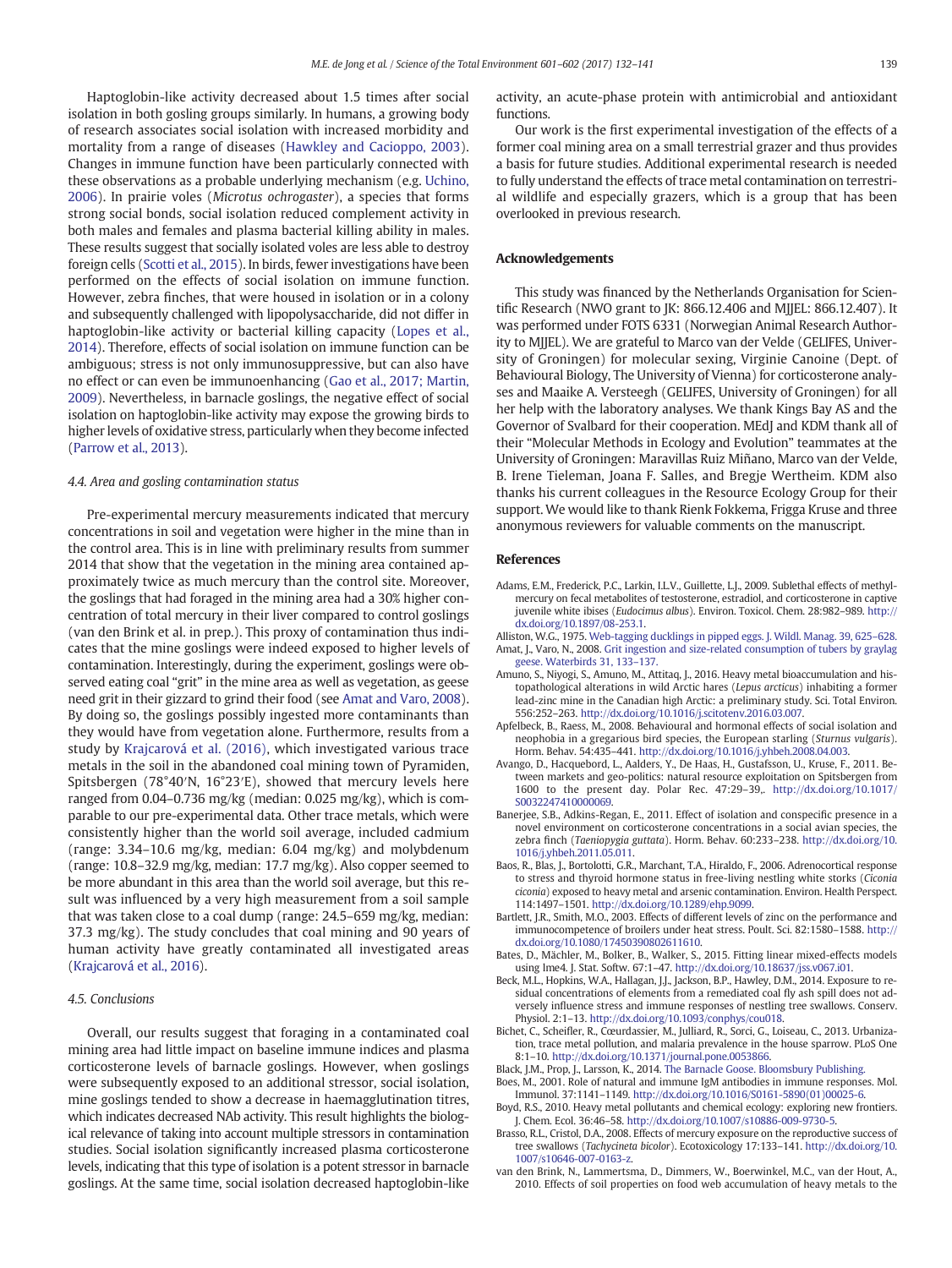<span id="page-8-0"></span>wood mouse (Apodemus sylvaticus). Environ. Pollut. 158:245–251. http://dx.doi.org/ [10.1016/j.envpol.2009.07.013](http://dx.doi.org/10.1016/j.envpol.2009.07.013).

- Bunn, T.L., Marsh, J.A., Dietert, R.R., 2000. Gender differences in developmental immunotoxicity to lead in the chicken: analysis following a single early low-level exposure in ovo. J. Toxic. Environ. Health A 61:677–693. http://dx.doi.org/[10.1080/](http://dx.doi.org/10.1080/00984100050195152) [00984100050195152](http://dx.doi.org/10.1080/00984100050195152).
- Burger, J., 2007. A framework and methods for incorporating gender-related issues in wildlife risk assessment: gender-related differences in metal levels and other contaminants as a case study. Environ. Res. 104:153–162. http://dx.doi.org/[10.1016/j.](http://dx.doi.org/10.1016/j.envres.2006.08.001) [envres.2006.08.001.](http://dx.doi.org/10.1016/j.envres.2006.08.001)
- Carroll, M.C., Prodeus, A.P., 1998. [Linkages of innate and adaptive immunity. Curr. Opin.](http://refhub.elsevier.com/S0048-9697(17)31290-1/rf0095) [Immunol. 10, 36](http://refhub.elsevier.com/S0048-9697(17)31290-1/rf0095)–40.
- Caudill, M.T., Spear, E.L., Varian-Ramos, C.W., Cristol, D.A., 2015. PHA-stimulated immuneresponsiveness in mercury-dosed zebra finches does not match results from environmentally exposed songbirds. Bull. Environ. Contam. Toxicol. 94:407–411. http://dx. doi.org/[10.1007/s00128-015-1472-1.](http://dx.doi.org/10.1007/s00128-015-1472-1)
- Chastel, O., Lacroix, A., Weimerskirch, H., Gabrielsen, G.W., 2005. Modulation of prolactin but not corticosterone responses to stress in relation to parental effort in a long-lived bird. Horm. Behav. 47:459–466. http://dx.doi.org/[10.1016/j.yhbeh.2004.10.009.](http://dx.doi.org/10.1016/j.yhbeh.2004.10.009)
- Chin, E.H., Quinn, J.S., Burness, G., 2013. Acute stress during ontogeny suppresses innate, but not acquired immunity in a semi-precocial bird (Larus delawarensis). Gen. Comp. Endocrinol. 193:185–192. http://dx.doi.org[/10.1016/j.ygcen.2013.08.007](http://dx.doi.org/10.1016/j.ygcen.2013.08.007).
- Christensen, R.H.B., 2015. Ordinal regression models for ordinal data. R Packag. Version 2015.6-28. <http://www.cran.r-project.org/package=ordinal/>.
- Coon, C.A.C., Warne, R.W., Martin, L.B., 2011. Acute-phase responses vary with pathogen identity in house sparrows (Passer domesticus). Am. J. Phys. Regul. Integr. Comp. Phys. 300:R1418–R1425. http://dx.doi.org/[10.1152/ajpregu.00187.2010.](http://dx.doi.org/10.1152/ajpregu.00187.2010)
- Cray, C., Zaias, J., Altman, N.H., 2009. [Acute phase response in animals: a review. Comp.](http://refhub.elsevier.com/S0048-9697(17)31290-1/rf0125) [Med. 59, 517](http://refhub.elsevier.com/S0048-9697(17)31290-1/rf0125)–526.
- D'Alba, L., Spencer, K.A., Nager, R.G., Monaghan, P., 2011. State dependent effects of elevated hormone: Nest site quality, corticosterone levels and reproductive performance in the common eider. Gen. Comp. Endocrinol. 172:218–224. http://dx.doi. org[/10.1016/j.ygcen.2011.03.006](http://dx.doi.org/10.1016/j.ygcen.2011.03.006).
- Davison, F., Kaspers, B., Schat, K.A., 2008. Avian Immunology. first ed. Elsevier Ltd., London, UK http://dx.doi.org[/10.1016/B978-0-12-396965-1.00018-2](http://dx.doi.org/10.1016/B978-0-12-396965-1.00018-2).
- Dzubin, A., Cooch, E., 1992. [Measurements of geese: general](http://refhub.elsevier.com/S0048-9697(17)31290-1/rf0140) field methods. California Wa[terfowl Association, Sacramento, California](http://refhub.elsevier.com/S0048-9697(17)31290-1/rf0140).
- Eeva, T., Lehikoinen, E., 1996. Growth and mortality of nestling great tits (Parus major) and pied flycatchers (Ficedula hypoleuca) in a heavy metal pollution gradient. Oecologia 108:631–639. http://dx.doi.org/[10.1007/BF00329036](http://dx.doi.org/10.1007/BF00329036).
- Eeva, T., Hasselquist, D., Langefors, Å, Tummeleht, L., Nikinmaa, M., Ilmonen, P., 2005. [Pol](http://refhub.elsevier.com/S0048-9697(17)31290-1/rf2060)[lution related effects on immune function and stress in a free-living population of](http://refhub.elsevier.com/S0048-9697(17)31290-1/rf2060) pied flycatcher Ficedula hypoleuca[. J. Avian Biol. 36, 405](http://refhub.elsevier.com/S0048-9697(17)31290-1/rf2060)–412.
- Eeva, T., Ahola, M., Lehikoinen, E., 2009. Breeding performance of blue tits (Cyanistes caeruleus) and great tits (Parus major) in a heavy metal polluted area. Environ. Pollut. 157:3126–3131. http://dx.doi.org/[10.1016/j.envpol.2009.05.040.](http://dx.doi.org/10.1016/j.envpol.2009.05.040)
- Eeva, T., Rainio, M., Berglund, Å., Kanerva, M., Stauffer, J., Stöwe, M., Ruuskanen, S., 2014. Experimental manipulation of dietary lead levels in great tit nestlings: limited effects on growth, physiology and survival. Ecotoxicology 23:914–928. http://dx.doi.org[/10.](http://dx.doi.org/10.1007/s10646-014-1235-5) [1007/s10646-014-1235-5.](http://dx.doi.org/10.1007/s10646-014-1235-5)
- Fair, J.M., Ricklefs, R.E., 2002. Physiological, growth, and immune responses of Japanese quail chicks to the multiple stressors of immunological challenge and lead shot. Arch. Environ. Contam. Toxicol. 42:77–87. http://dx.doi.org[/10.1007/s002440010294](http://dx.doi.org/10.1007/s002440010294).
- Fair, J.M., Myers, O.B., Ricklefs, R.E., 2003. [Immune and growth response of western bluebirds](http://refhub.elsevier.com/S0048-9697(17)31290-1/rf0165) and ash-throated fl[ycatchers to soil contaminants. Ecol. Appl. 13, 1817](http://refhub.elsevier.com/S0048-9697(17)31290-1/rf0165)–1829 (doi:440).
- Franceschini, M.D., Lane, O.P., Evers, D.C., Reed, J.M., Hoskins, B., Romero, L.M., 2009. The corticosterone stress response and mercury contamination in free-living tree swallows, Tachycineta bicolor. Ecotoxicology 18:514–521. http://dx.doi.org/[10.1007/](http://dx.doi.org/10.1007/s10646-009-0309-2) [s10646-009-0309-2](http://dx.doi.org/10.1007/s10646-009-0309-2).
- de Franciscis, P., Boccalatte, F., 1962. [Lead acetate and developmemt of chick embryo. Na](http://refhub.elsevier.com/S0048-9697(17)31290-1/rf0175)[ture 193, 989](http://refhub.elsevier.com/S0048-9697(17)31290-1/rf0175)–990.
- Gao, S., Sanchez, C., Deviche, P.J., 2017. Corticosterone rapidly suppresses innate immune activity in the house sparrow (Passer domesticus). J. Exp. Biol. 220:322–327. http://dx. doi.org/[10.1242/jeb.144378.](http://dx.doi.org/10.1242/jeb.144378)
- Gebhardt-Henrich, S., Richner, H., 1998. [Causes of growth variation and its consequences](http://refhub.elsevier.com/S0048-9697(17)31290-1/rf0185) for fi[tness. In: Starck, M.J., Ricklefs, R.E. \(Eds.\), Avian Growth and Development: Evo](http://refhub.elsevier.com/S0048-9697(17)31290-1/rf0185)[lution Within the Altricial-precocial Spectrum. Oxford University Press, New York,](http://refhub.elsevier.com/S0048-9697(17)31290-1/rf0185) [pp. 324](http://refhub.elsevier.com/S0048-9697(17)31290-1/rf0185)–339.
- Griffiths, R., Double, M., Orr, K., Dawson, R., 1998. [A DNA test to sex most birds. Mol. Ecol.](http://refhub.elsevier.com/S0048-9697(17)31290-1/rf0190) [7, 1071](http://refhub.elsevier.com/S0048-9697(17)31290-1/rf0190)–1075.
- Hacquebord, L., Avango, D., 2009. Settlements in an Arctic resource frontier region. Arct. Anthropol. 46:25–39. http://dx.doi.org/[10.1353/arc.0.0028.](http://dx.doi.org/10.1353/arc.0.0028)
- Halekoh, U., Højsgaard, S., 2014. A Kenward-Roger approximation and parametric bootstrap methods for tests in linear mixed models - the R package pbkrtest. J. Stat. Softw. 59:1–32. http://dx.doi.org/[10.1103/PhysRevB.91.121108](http://dx.doi.org/10.1103/PhysRevB.91.121108).
- Hallinger, K.K., Cornell, K.L., Brasso, R.L., Cristol, D.A., 2011. Mercury exposure and survival in free-living tree swallows (Tachycineta bicolor). Ecotoxicology 20:39–46. http://dx. doi.org/[10.1007/s10646-010-0554-4.](http://dx.doi.org/10.1007/s10646-010-0554-4)
- Hawkley, L.C., Cacioppo, J.T., 2003. Loneliness and pathways to disease. Brain Behav. Immun. 17:98–105. http://dx.doi.org[/10.1016/S0889-1591\(02\)00073-9.](http://dx.doi.org/10.1016/S0889-1591(02)00073-9)
- Hawkley, L.C., Cole, S.W., Capitanio, J.P., Norman, G.J., Cacioppo, J.T., 2012. Effects of social isolation on glucocorticoid regulation in social mammals. Horm. Behav. 62:314–323. http://dx.doi.org[/10.1016/j.yhbeh.2012.05.011](http://dx.doi.org/10.1016/j.yhbeh.2012.05.011).
- Hemetsberger, J., Scheiber, I.B.R., Weiß, B.M., Frigerio, D., Kotrschal, K., 2010. Influence of socially involved hand-raising on life history and stress responses in greylag geese. Interact. Stud. 11:380–395. http://dx.doi.org[/10.1075/is.11.3.03hem.](http://dx.doi.org/10.1075/is.11.3.03hem)
- Herring, G., Ackerman, J.T., Herzog, M.P., 2012. Mercury exposure may suppress baseline corticosterone levels in juvenile birds. Environ. Sci. Technol. 46:6339–6346. http://dx. doi.org/[10.1021/es300668c.](http://dx.doi.org/10.1021/es300668c)
- Hoogenboom, R.L.A.P., Kotterman, M.J.J., Hoek-van Nieuwenhuizen, M., van der Lee, M.K., Mennes, W.C., Jeurissen, S.M.F., van Leeuwen, S.P.J., 2015. Dioxins, PCBs and heavy metals in Chinese mitten crabs from Dutch rivers and lakes. Chemosphere 123:1–8. http://dx.doi.org[/10.1016/j.chemosphere.2014.10.055.](http://dx.doi.org/10.1016/j.chemosphere.2014.10.055)
- Kenow, K.P., Grasman, K.A., Hines, R.K., Meyer, M.W., Gendron-Fitzpatrick, A., Spalding, M.G., Gray, B.R., 2007. Effects of methylmercury exposure on the immune function of juvenile common loons (Gavia immer). Environ. Toxicol. Chem. 26:1460–1469. http://dx.doi.org[/10.1897/06-442R.1](http://dx.doi.org/10.1897/06-442R.1).
- Krajcarová, L., Novotný, K., Chattová, B., Elster, J., 2016. Elemental analysis of soils and Salix polaris in the town of Pyramiden and its surroundings (Svalbard). Environ. Sci. Pollut. Res. 23:10124–10137. http://dx.doi.org/[10.1007/s11356-016-6213-4](http://dx.doi.org/10.1007/s11356-016-6213-4).
- Kralj-Fišer, S., Daisley, J.N., Kotrschal, K., 2013. Individuals matter: personality. In: Scheiber, I.B.R., Weiß, B.M., Hemetsberger, J., Kotrschal, K. (Eds.), The Social Life of Greylag Geese: Patterns, Mechanisms and Evolutionary Function in an Avian Model System. Cambridge University Press, Cambridge:pp. 45–64 http://dx.doi.org/[10.](http://dx.doi.org/10.1086/651587) [1086/651587](http://dx.doi.org/10.1086/651587).
- Krocova, Z., MacEla, A., Kroca, M., Hernychova, L., 2000. The immunomodulatory effect(s) of lead and cadmium on the cells of immune system in vitro. Toxicol. in Vitro 14: 33–40. http://dx.doi.org/[10.1016/S0887-2333\(99\)00089-2.](http://dx.doi.org/10.1016/S0887-2333(99)00089-2)
- Kruse, F., 2013. Frozen Assets: British Mining, Exploration, and Geopolitics on Spitsbergen, 1904–53. University of Groningen, http://dx.doi.org/[10.1017/CBO9781107415324.004.](http://dx.doi.org/10.1017/CBO9781107415324.004)
- Kruse, F., 2016. Is Svalbard a pristine ecosystem? Reconstructing 420 years of human presence in an Arctic archipelago. Polar Rec. 52:518–534. http://dx.doi.org/[10.1017/](http://dx.doi.org/10.1017/S0032247416000309) [S0032247416000309.](http://dx.doi.org/10.1017/S0032247416000309)
- Lawrence, D.A., McCabe, M.J., 2002. Immunomodulation by metals. Int. Immunopharmacol. 2:293–302. http://dx.doi.org[/10.1093/toxsci/22.1.1](http://dx.doi.org/10.1093/toxsci/22.1.1).
- Lewis, C.A., Cristol, D.A., Swaddle, J.P., Varian-Ramos, C.W., Zwollo, P., 2013. Decreased immune response in zebra finches exposed to sublethal doses of mercury. Arch. Environ. Contam. Toxicol. 64:327–336. http://dx.doi.org/[10.1007/s00244-012-9830-z](http://dx.doi.org/10.1007/s00244-012-9830-z).
- Lindström, J., 1999. Early development and fitness in birds and mammals. Trends Ecol. Evol. 14:343–348. http://dx.doi.org[/10.1016/S0169-5347\(99\)01639-0.](http://dx.doi.org/10.1016/S0169-5347(99)01639-0)
- Locke, L.N., Bagley, G.E., 1967. Case report: coccidiosis and lead poisoning in Canada geese. Chesap. Sci. 8:68–69. http://dx.doi.org/[10.2307/1350358.](http://dx.doi.org/10.2307/1350358)
- Loonen, M.J.J.E., Tombre, I.M., Mehlum, F., 1998. [Development of an Arctic barnacle goose](http://refhub.elsevier.com/S0048-9697(17)31290-1/rf2075) [colony: Interactions between density and predation. In: Mehlum, F., Black, J.M.,](http://refhub.elsevier.com/S0048-9697(17)31290-1/rf2075) [Madsen, J. \(Eds.\), Research on Arctic Geese. Proceedings of the Svalbard Goose Sym](http://refhub.elsevier.com/S0048-9697(17)31290-1/rf2075)[posium, Oslo, Norway, 23-26 September 1997. Norsk Polarinstitutt Skrifter 200, Oslo,](http://refhub.elsevier.com/S0048-9697(17)31290-1/rf2075) [Norway, pp. 67](http://refhub.elsevier.com/S0048-9697(17)31290-1/rf2075)–79.
- Lopes, P.C., Springthorpe, D., Bentley, G.E., 2014. Increased activity correlates with reduced ability to mount immune defenses to endotoxin in zebra finches. J. Exp. Zool. A Ecol. Genet. Physiol. 321:422–431. http://dx.doi.org[/10.1002/jez.1873](http://dx.doi.org/10.1002/jez.1873).
- Løvenskiold, H.L., 1964. [Avifauna Svalbardensis, Norsk Polarinst. Skr. Nr. 129. Norsk](http://refhub.elsevier.com/S0048-9697(17)31290-1/rf0295) [Polarinstitutt.](http://refhub.elsevier.com/S0048-9697(17)31290-1/rf0295)
- Ludwig, S.C., Kapetanopoulos, K., Kotrschal, K., Wascher, C.A.F., 2017. Effects of mate separation in female and social isolation in male free-living greylag geese on behavioural and physiological measures. Behav. Process. 138:134–141. http://dx.doi.org/[10.1016/](http://dx.doi.org/10.1016/j.beproc.2017.03.002) [j.beproc.2017.03.002](http://dx.doi.org/10.1016/j.beproc.2017.03.002).
- Martin, L.B., 2009. Stress and immunity in wild vertebrates: timing is everything. Gen. Comp. Endocrinol. 163:70–76. http://dx.doi.org[/10.1016/j.ygcen.2009.03.008.](http://dx.doi.org/10.1016/j.ygcen.2009.03.008)
- Matson, K.D., Ricklefs, R.E., Klasing, K.C., 2005. A hemolysis-hemagglutination assay for characterizing constitutive innate humoral immunity in wild and domestic birds. Dev. Comp. Immunol. 29:275–286. http://dx.doi.org[/10.1016/j.dci.2004.07.006.](http://dx.doi.org/10.1016/j.dci.2004.07.006)
- Matson, K., Tieleman, B., Klasing, K., 2006. [Capture stress and the bactericidal competence of](http://refhub.elsevier.com/S0048-9697(17)31290-1/rf0315) blood and plasma in fi[ve species of tropical birds. Physiol. Biochem. Zool. 79, 556](http://refhub.elsevier.com/S0048-9697(17)31290-1/rf0315)–564.
- Matson, K.D., Horrocks, N.P.C., Versteegh, M.A., Tieleman, B.I., 2012. Baseline haptoglobin concentrations are repeatable and predictive of certain aspects of a subsequent experimentally-induced inflammatory response. Comp. Biochem. Physiol. 162:7–15. http://dx.doi.org[/10.1016/j.cbpa.2012.01.010.](http://dx.doi.org/10.1016/j.cbpa.2012.01.010)
- Mauck, R., Matson, K., Philipsborn, J., Ricklefs, R., 2005. [Increase in the constitutive innate](http://refhub.elsevier.com/S0048-9697(17)31290-1/rf0325) [humoral immune system in Leach's storm-petrel \(](http://refhub.elsevier.com/S0048-9697(17)31290-1/rf0325)Oceanodroma leucorhoa) chicks is [negatively correlated with growth rate. Funct. Ecol. 19, 1001](http://refhub.elsevier.com/S0048-9697(17)31290-1/rf0325)–1007.
- Millet, S., Bennett, J., Lee, K.A., Hau, M., Klasing, K.C., 2007. Quantifying and comparing constitutive immunity across avian species. Dev. Comp. Immunol. 31:188–201. http://dx.doi.org[/10.1016/j.dci.2006.05.013.](http://dx.doi.org/10.1016/j.dci.2006.05.013)
- Moore, C.S., Cristol, D.A., Maddux, S.L., Varian-Ramos, C.W., Bradley, E.L., 2014. Lifelong exposure to methylmercury disrupts stress-induced corticosterone response in zebra finches (Taeniopygia guttata). Environ. Toxicol. Chem. 33:1072–1076. http://dx.doi. org[/10.1002/etc.2521](http://dx.doi.org/10.1002/etc.2521).
- Moroń, D., Szentgyörgyi, H., Skórka, P., Potts, S.G., Woyciechowski, M., 2014. Survival, reproduction and population growth of the bee pollinator, Osmia rufa (Hymenoptera: Megachilidae), along gradients of heavy metal pollution. Insect Conserv. Divers. 7: 113–121. http://dx.doi.org/[10.1111/icad.12040](http://dx.doi.org/10.1111/icad.12040).
- Munns, W.R., 2006. [Assessing risks to wildlife populations from multiple stressors: over](http://refhub.elsevier.com/S0048-9697(17)31290-1/rf0345)[view of the problem and research needs. Ecol. Soc. 11 \(doi:Artn 23\).](http://refhub.elsevier.com/S0048-9697(17)31290-1/rf0345)
- Nain, S., Smits, J.E.G., 2011. Subchronic lead exposure, immunotoxicology and increased disease resistance in Japanese quail (Corturnix coturnix japonica). Ecotoxicol. Environ. Saf. 74:787–792. http://dx.doi.org[/10.1016/j.ecoenv.2010.10.045.](http://dx.doi.org/10.1016/j.ecoenv.2010.10.045)
- Norris, K., Evans, M.R., 2000. Ecological immunology: life history trade-offs and immune defense in birds. Behav. Ecol. 11:19–26. http://dx.doi.org/[10.1093/beheco/11.1.19](http://dx.doi.org/10.1093/beheco/11.1.19).
- Notten, M.J.M., Oosthoek, A.J.P., Rozema, J., Aerts, R., 2006. Heavy metal pollution affects consumption and reproduction of the landsnail Cepaea nemoralis fed on naturally polluted Urtica dioica leaves. Ecotoxicology 15:295–304. http://dx.doi.org[/10.1007/](http://dx.doi.org/10.1007/s10646-006-0059-3) [s10646-006-0059-3](http://dx.doi.org/10.1007/s10646-006-0059-3).